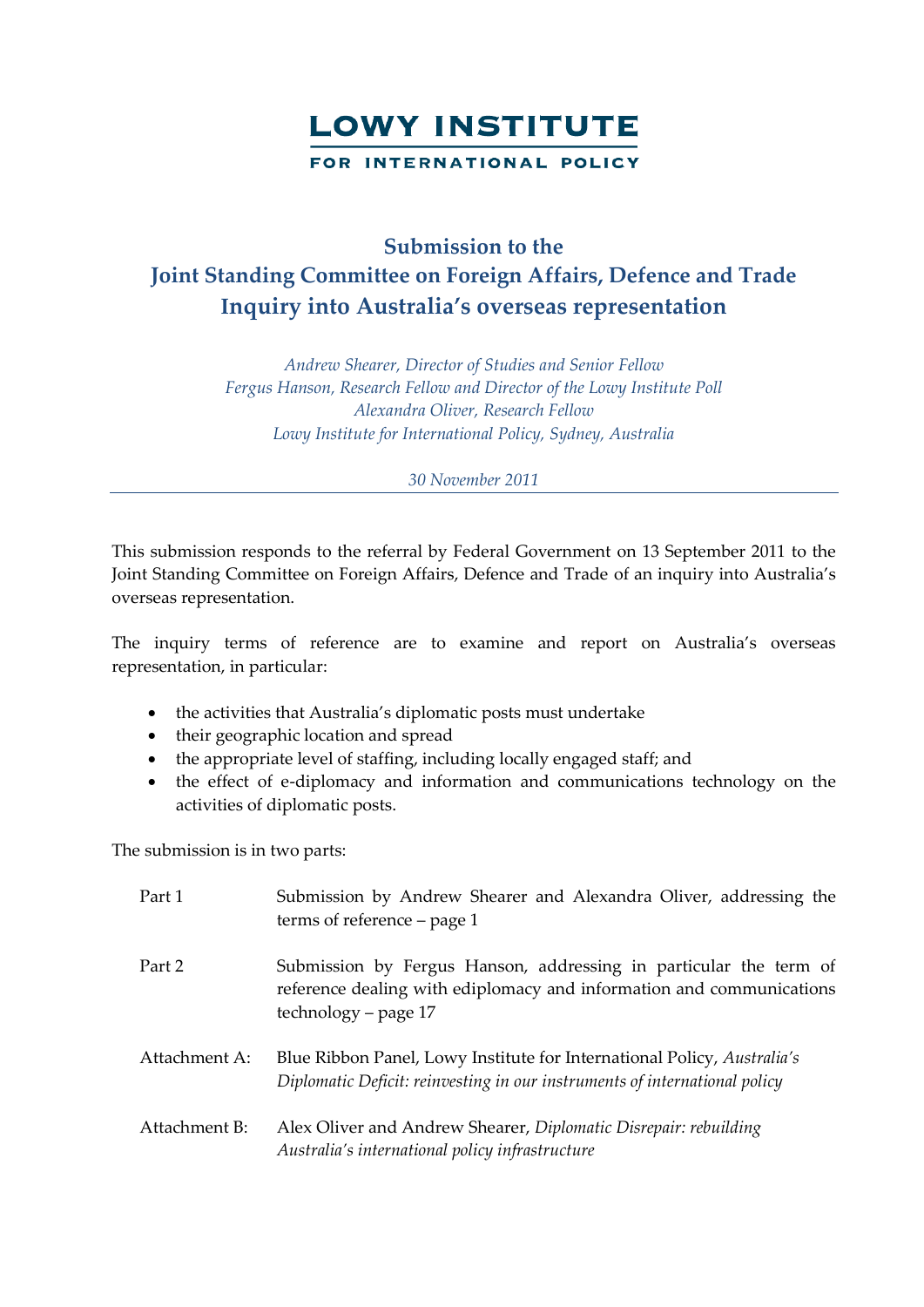## PART 1

Andrew Shearer, Director of Studies and Senior Fellow, Lowy Institute for International Policy

Alex Oliver, Research Fellow, Lowy Institute for International Policy

30 November 2011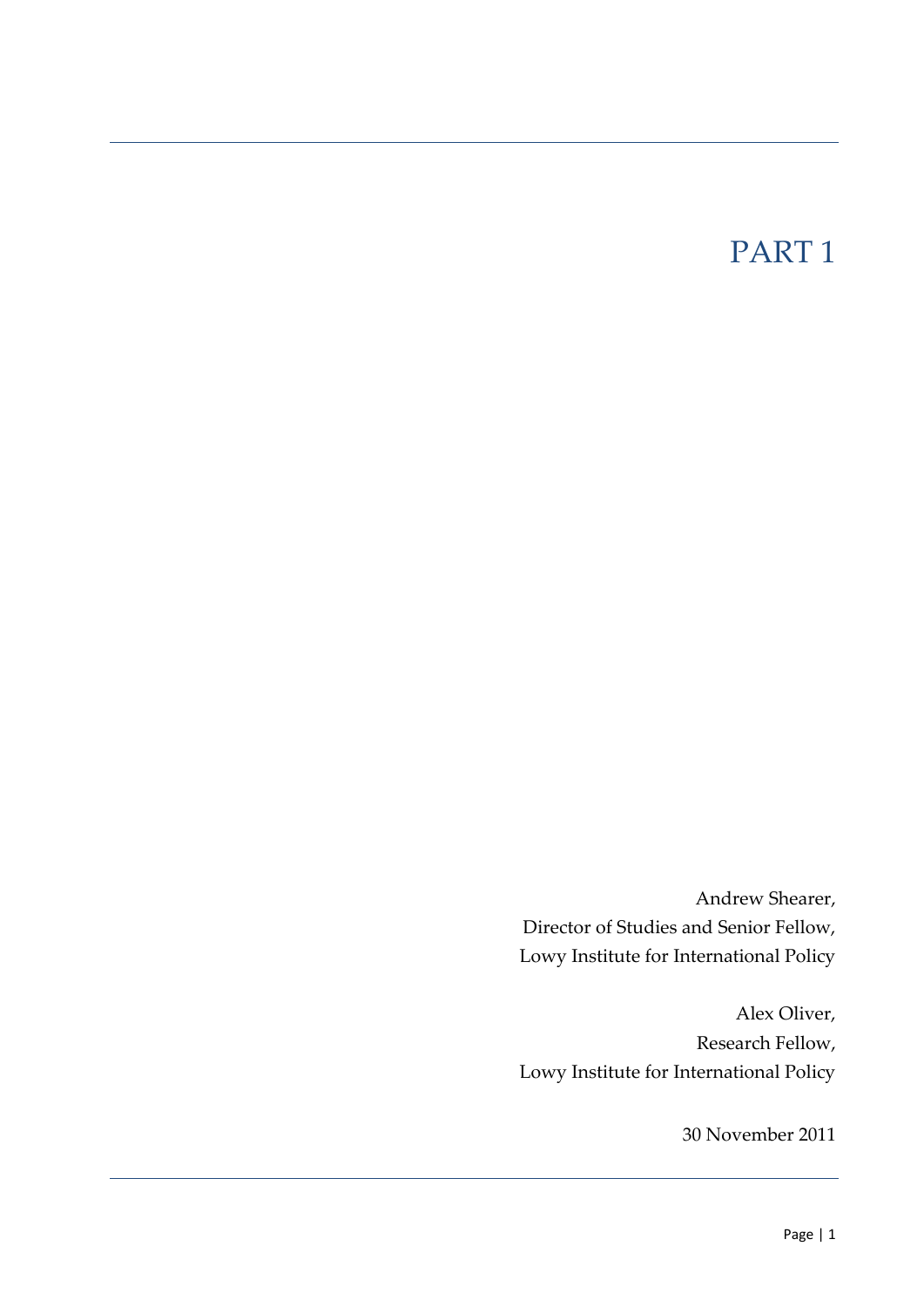## **Introduction**

For almost three years the Lowy Institute has sought to draw attention to the serious problems afflicting Australia's overseas diplomatic representation.

Diplomacy is one of the most important tools for government to influence Australia's external environment. Effective diplomacy can pre-empt the need for far more expensive military and humanitarian interventions, and help support Australia's prosperity and security at a time of global economic instability and uncertainty created by power shifts in Asia.

*"… in an increasingly multipolar world …in an increasingly globalised order, [or] what might be called the age of globalisation of everything, this Australian foreign service will become more important to the prosecution of our national interests, not less."<sup>1</sup>*

> Kevin Rudd, Minister for Foreign Affairs, 2010

Despite the importance of maintaining an effective foreign service in an increasingly complex and competitive world, the number of diplomats serving overseas has been slashed over recent decades and Australia has insufficient diplomatic missions, particularly in emerging global centres of power. Funding is an inadequate \$890 million annually.

By contrast the Australian government spends \$26 billion annually on defence and \$4 billion on aid, while it outlays less than \$1 billion each year on diplomacy: 2



1 Kevin Rudd, The future of the Australian foreign service. Commemorating the 75<sup>th</sup> anniversary of the establishment of the modern Department of Foreign Affairs and Trade, Canberra, 18 November 2010, p 5. 2 Defence expenditure 2010-11, Mark Thomson, *The cost of defence: ASPI Defence budget brief 2011-12. Seventytwo million, seven hundred & sixty-six thousand, six hundred & nineteen dollars & eighteen cents per day*. Australian Strategic Policy Institute, 2011. Aid expenditure 2010-11, rising to \$4.7 billion in 2011-12. *2011-12 Australian Government Budget*, Portfolio Budget Statements; DFAT expenditure from DFAT 2009-10 Annual Report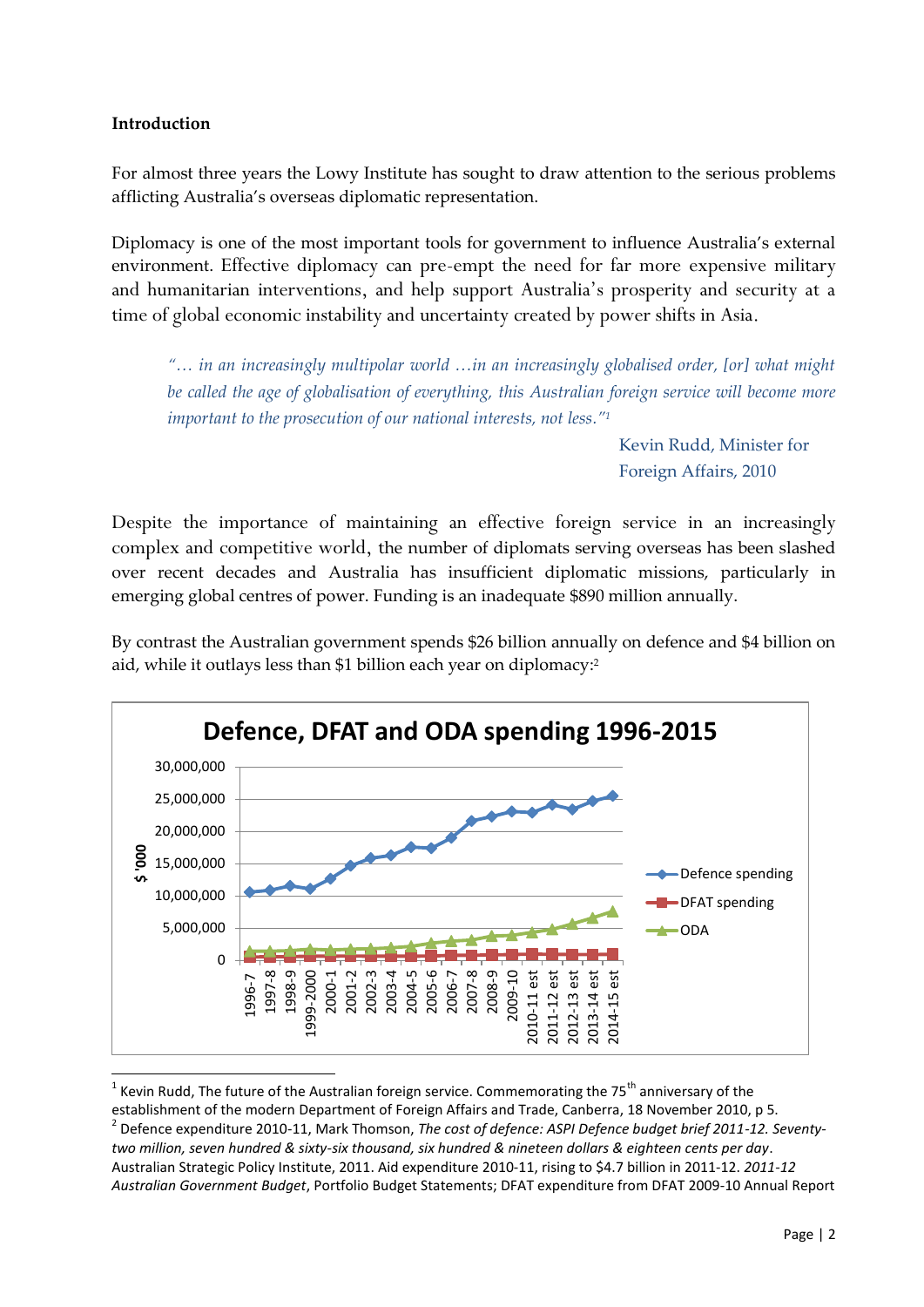This is a bipartisan problem. Both sides of politics have contributed to it. Fixing it requires long term bipartisan commitment. Yet following this month's mini budget DFAT is likely to face further cuts.

In 2009 the Lowy Institute appointed a 'blue ribbon' panel of independent experts from a variety of backgrounds, including business leaders, scholars and former senior diplomats to review Australia's instruments of international policy. The overseas diplomatic network was a major focus of the panel's report, *Australia's Diplomatic Deficit*. 3

The panel reported that Australia's diplomatic network had been hollowed out by years of underfunding by successive governments, and rising demands, particularly for consular services. It had not kept pace with our interests or with a changing world. Australia was diplomatically underrepresented abroad, particularly in emerging centres of power. Our overseas representation compared very poorly with almost all other developed nations', including those located in more stable neighbourhoods and enjoying the diplomatic benefits of belonging to a regional bloc such as the European Union. A shortage of diplomatic posts and of diplomats, combined with critical skills shortages – particularly in foreign languages – was constraining the ability of the Department of Foreign Affairs and Trade (DFAT) to build and sustain the networks of contacts needed to understand, interpret and influence Australia's rapidly changing external environment. In a world where non-state actors such as foreign publics, media, NGOs, extremist networks and multinational corporations were becoming increasingly important, our panel found that the government's public diplomacy was lacklustre and use of new digital platforms almost non-existent. In short, our diplomatic infrastructure was in a parlous state of disrepair. A copy of the panel's report is at Attachment A.

In August 2011, we published a report, *Diplomatic Disrepair: rebuilding Australia's international policy infrastructure,* which revisited the Lowy Institute's 2009 study and addressed some new issues. Our full report is at Attachment B.

Despite several positive developments since 2009, *Diplomatic Disrepair* found that Australia in 2011 has fewer diplomatic posts than any other member of the G20 group of nations and remains near the bottom of the OECD league table in terms of the extent of its diplomatic network abroad. Australia is a highly globalised nation situated in a fluid region and facing an increasingly uncertain international security and economic outlook. These shortfalls are seriously compromising our ability to deal effectively with the world. Unless they are remedied, our report argues, Australia's economic, political and security interests could be seriously jeopardised.

<sup>3</sup> Lowy Institute for International Policy, Blue Ribbon Panel report, *Australia's diplomatic deficit: reinvesting in our instruments of international policy,* March 2009.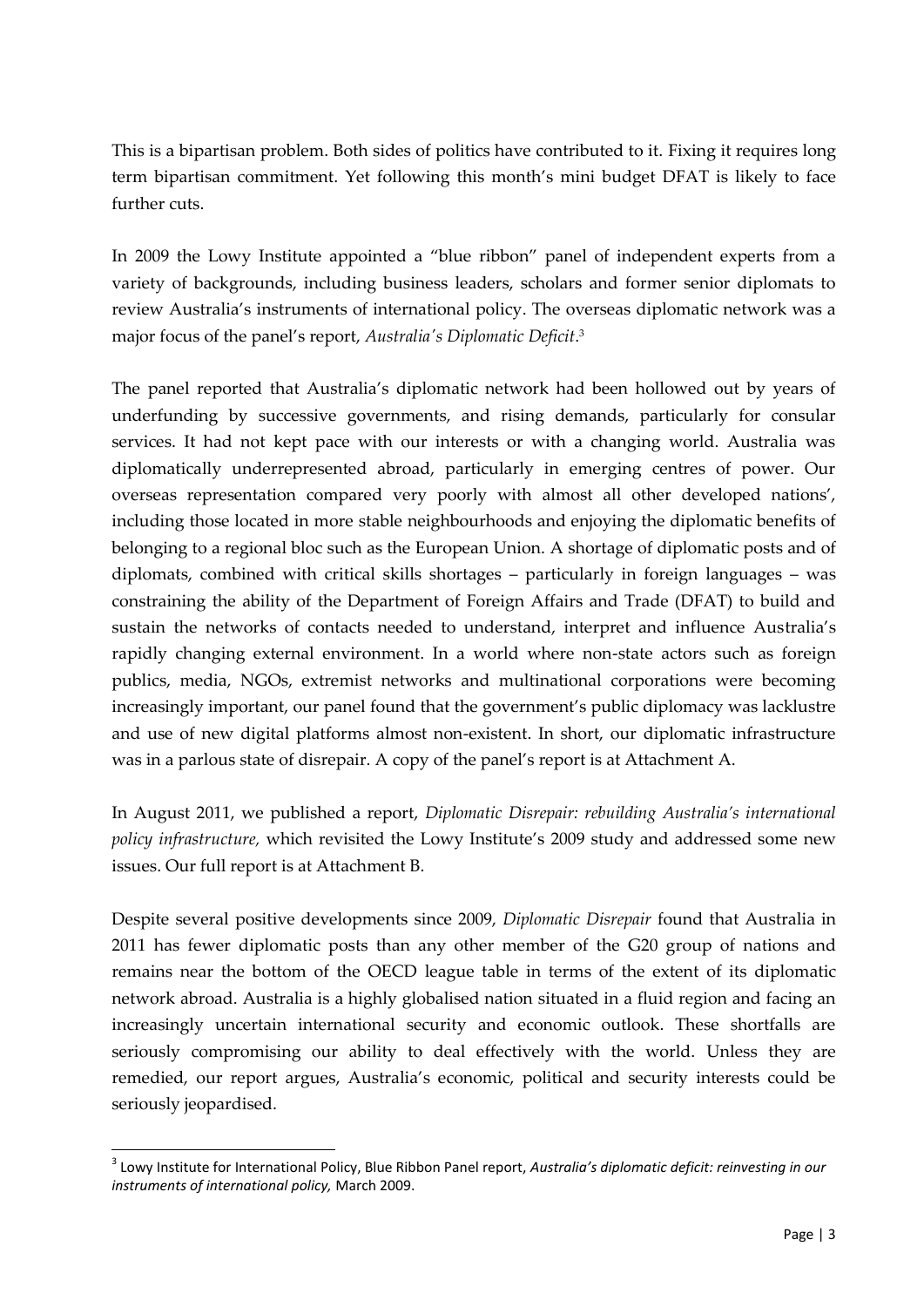## **Australia's diplomatic network faces unprecedented challenges and rising demands**

The events of the last few months have demonstrated the fragility of the global economy following the global financial crisis. The besieged Eurozone and continuing US debt crisis are evidence of a highly vulnerable international economy, with real ramifications for Australians' jobs, savings and standard of living.

Shifting power balances in Asia are creating uncertainty about the future of the existing regional order and the open economic system on which Australia's security, prosperity and political autonomy have rested for decades.

Unexpected developments in Indonesia, our sprawling northern neighbour, can have serious consequences for Australians – as demonstrated by the interruption to the \$300 million live cattle trade this year. Political instability in Papua New Guinea, the continuing stand-off with the military dictatorship in Fiji and a growing Chinese economic and aid presence have underlined the continuing volatility of our immediate neighbourhood.

The political reform movement sweeping much of North Africa and the Middle East is transforming a region of increasing economic and strategic importance to Australia.

Terrorism remains a threat, and other transnational threats such as natural disasters, energy, food and water insecurity, and piracy continue to challenge Australia and other countries to work together in new ways to find effective solutions.

Australia is overdue to serve a term on the UN Security Council and clearly merits election based on its many contributions to international peace and prosperity, including peacekeeping and development assistance activities. Yet it needs to be acknowledged that that the tough campaign for a seat on the Council in 2013-14 is further stretching DFAT's thinly spread diplomatic resources, as would servicing a place on the Council if the bid is successful. More lastingly, the elevation of the G-20 and the East Asia Summit as institutions engaging important Australian global and regional interests is also creating additional demands on the department's diminished policy development and advocacy capacities.

The number of Australians travelling and engaging with the world continues to grow, exacerbating demand for and expectations of consular services. Over 7 million Australians now travel every year, and the number of passport applications has soared by almost 16 per cent in the last two years. Since 2009, DFAT's tireless and largely unacknowledged consular staff have responded to terrorist attacks in Mumbai and elsewhere, civil unrest and airport closures in Bangkok, revolution in Tunisia, Egypt and Libya and protests across the Middle East, as well as devastating natural disasters in New Zealand and Japan.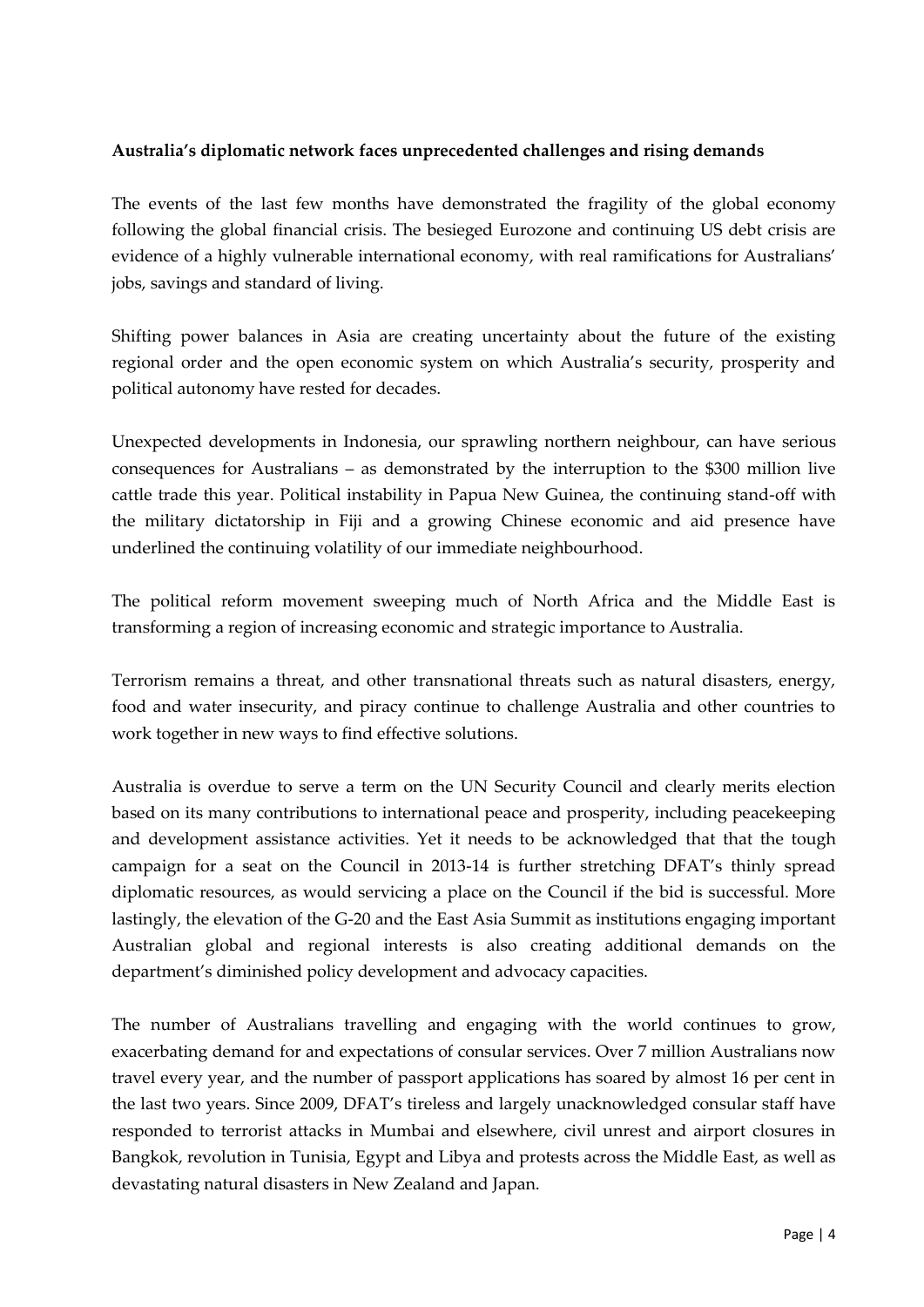To make matters worse, Australia and many of its other traditional partners, including the United States, Britain and Japan, are facing these challenges in much more constrained fiscal circumstances. The United States, Britain, the Netherlands and New Zealand, for example, have all been forced to cut their diplomatic services since our last review.

## **Progress since 2009 has been insufficient to redress serious shortfalls**

Against this disturbing backdrop, and following the *Diplomatic Deficit* report of 2009, the government made some very modest investments in DFAT. Within the Department, some steps were taken to address the deficiencies identified in our report:

- The 2009 Budget allocated \$300 million over four years to boost DFAT's funding base and build Australia's diplomatic presence in India, Pakistan, Africa and Latin America (although a portion of this was removed in later budget adjustments). The 2010 Budget added \$61 million over four years to enhance engagement with India. These were all regions we had identified where Australia's growing interests were not supported by an adequate diplomatic presence. Despite more difficult budget conditions, DFAT avoided major cuts in the 2011 Budget.
- Australia has established four new diplomatic posts: Addis Ababa, Ethiopia; Lima, Peru (re-opened); and Mumbai and Chennai, India (both previously Austrade offices). Nonetheless, Australia's ranking among an expanded OECD (of 34 member states compared with 30 in 2009) remains a lowly  $25<sup>th</sup>$  place.
- DFAT has established 55 new diplomatic positions abroad, increasing the total from 520 to 575.<sup>4</sup> As a result, the proportion of 'small' diplomatic posts (three or fewer DFAT diplomatic staff) declined slightly from 40 to 37 per cent.
- The 2011-12 Budget included a one-off \$4 million boost to consular services.
- Spending on language training has increased 69 per cent in the past two years. The number of diplomats with a working-level proficiency in an Asian language rose from 227 in 2008 to 266 in 2011.
- DFAT has made a few very tentative moves towards adopting e-diplomacy tools, including introducing a generic Twitter account and ad hoc use of video clips on its headquarters website.

These are only very small steps, however, considering the scale of the problem caused by over two decades of neglect. Meanwhile the demands on Australia's overstretched diplomatic network have continued to grow apace.

 $^4$  30 June 2011. Twenty of these positions were added in the last financial year (2010-11).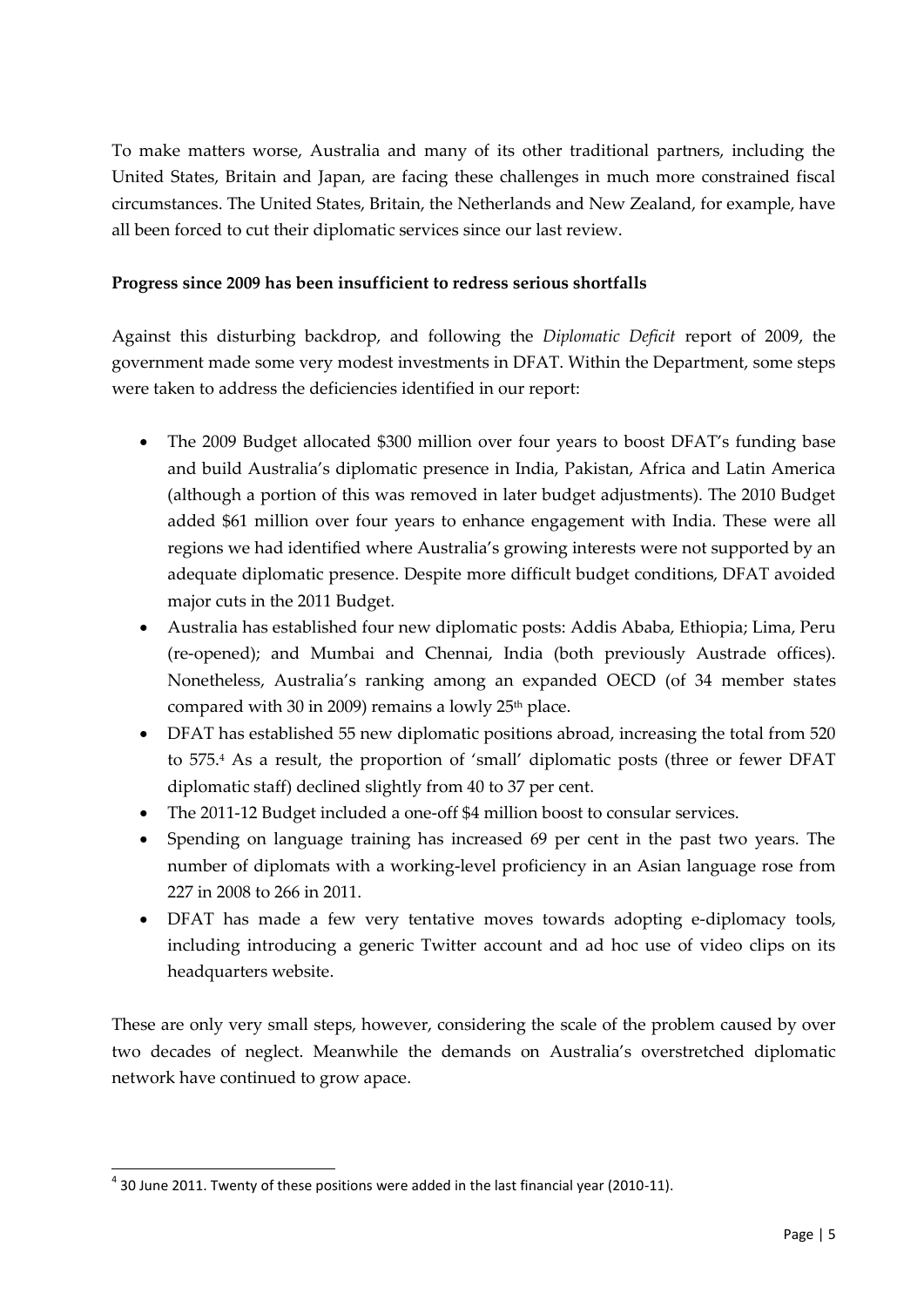## **Australia's diplomatic footprint is deficient**

For a highly globalised country facing a more challenging external environment, Australia's diplomatic footprint remains too limited. Australia has the smallest diplomatic network of all G-20 nations, and only nine of the 34 OECD countries (all far smaller than Australia) have fewer diplomatic missions. Most of them enjoy more stable geopolitical surrounds and/or can rely on the added diplomatic weight derived from membership of a regional bloc such as the European Union.

Our diplomatic service is still too small. The current Secretary of DFAT, Dennis Richardson, has acknowledged this consistently since he commenced his role as Secretary in January 2010. In Senate Estimates in October this year, he stated:

*"To put it simply in a broad context I would agree with the general proposition that we are underdone in our international representation … we are still not back to where we were in the early 1990s"<sup>5</sup>*

The staff cuts which began in the early 1990s continued right through until DFAT's lowest point in 2003-4, where its staff size was almost a third less than in 1988.

12 other countries in the world have larger economies than Australia;<sup>6</sup> only 12 spend more on defence;<sup>7</sup> and only 10 spend more on overseas development assistance.<sup>8</sup> By these measures and others Australia is a serious country. Yet considering the nature of our economy, our geography and our relatively small population, Australia's diplomatic representation is feeble: it lags behind Finland, (population 5.3 million), Sweden (9.3 million), Norway (4.8 million), Belgium  $(10.8 \text{ million})$  and the Czech Republic  $(10.5 \text{ million})$ .<sup>9</sup> These are all much smaller countries located in a far more stable part of the world.

<sup>-</sup><sup>5</sup> Hansard, Senate Foreign Affairs, Defence and Trade Legislation Committee, Estimates, Thursday 20 October 2011, Canberra, p 8

 $^6$  Gross domestic product 2009, World Development Indicators database, World Bank, 1 July 2010 (latest available data).

<sup>7</sup> The International Institute for Strategic Studies, *The Military Balance 2010*, Table 39, International comparisons of defence expenditure and military manpower, 2008 latest available data, pp 462-468.

<sup>&</sup>lt;sup>8</sup> Among OECD nations; OECD.statExtracts, net ODA disbursements by donor, current prices USD, 2010 data updated 6 April 2011.

<sup>&</sup>lt;sup>9</sup> Population data from World Bank, World Development Indicators.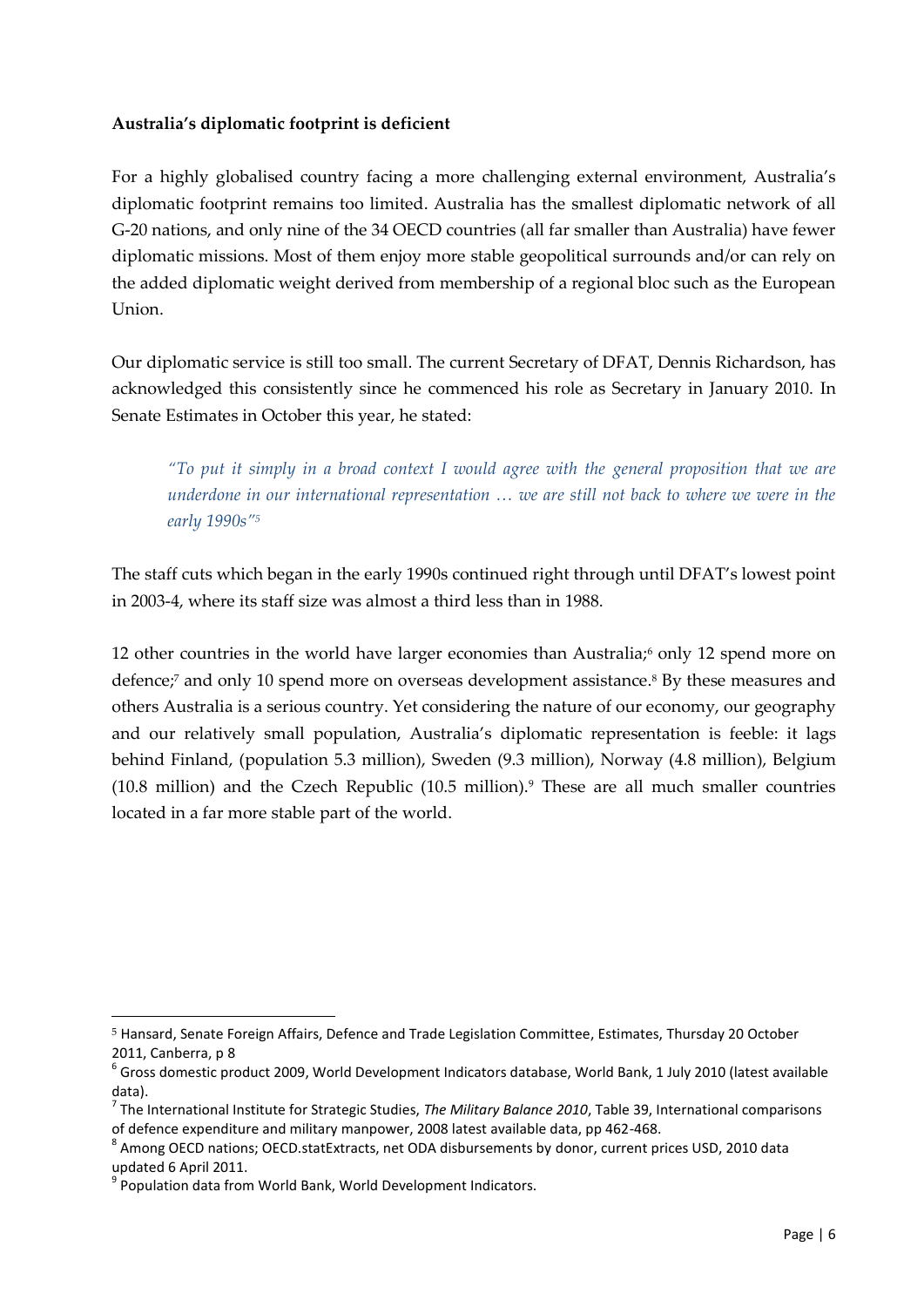

Note: Latest available information, provided either directly by the relevant governments or from information in the public domain such as embassy websites, annual reports and press releases. Count includes embassies, high commissions, consulatesgeneral, consulates and multilateral missions with separate ambassadors/heads of mission. It excludes trade and cultural offices and consular sections of embassies. For Australia, Austrade manages 13 additional consular offices. If these were included, Australia would share equal  $20<sup>th</sup>$  position with Austria.

The four new diplomatic posts which Australia has opened since 2009 are a welcome addition, and are consistent with Australia's expanding economic and other interests in these regions. They have not, however, meaningfully lifted Australia's diplomatic profile in comparison with other OECD member states. And as a member of the G20, Australia fares even worse: it has the smallest diplomatic network of all G20 nations.

The average number of posts for an OECD nation is 133. Australia has only 95, and sits at  $25<sup>th</sup>$  of 34 nations in the OECD league table of diplomatic representation – numbers which are wholly incompatible with Australia's standing in the world.

Australia has a correspondingly small number of diplomats posted overseas. Even after recent additions, DFAT has 37 per cent fewer A-based<sup>10</sup> staff abroad today than it did in 1988-89.<sup>11</sup> Locally engaged staff numbers have also fallen by more than 20 per cent. New research conducted for the *Diplomatic Disrepair* report revealed almost a quarter of a century of decline under both Labor and Coalition governments, followed by a plateauing in the number of diplomats serving abroad. The nadir may have come between 2003 and 2005, when DFAT's overseas workforce<sup>12</sup> fell below 500, from a high of 908 in 1988-89 (a remarkable shrinkage of over 45 per cent), but the decline began in the late 1980s. Today's 575 overseas-posted staff<sup>13</sup> represent a workforce over a third smaller than it was at its highest point in 1988.

 $10$  Australian employees posted overseas, as opposed to staff employed at missions who are citizens of or resident in the host foreign country ('locally engaged staff').

 $11$  The high point in staffing levels over the 24-year period 1987-8 to 2010-11.

<sup>12</sup> Australia-based.

 $13$  Information provided by the Department, June 2011, for staffing levels as at 31 March 2011.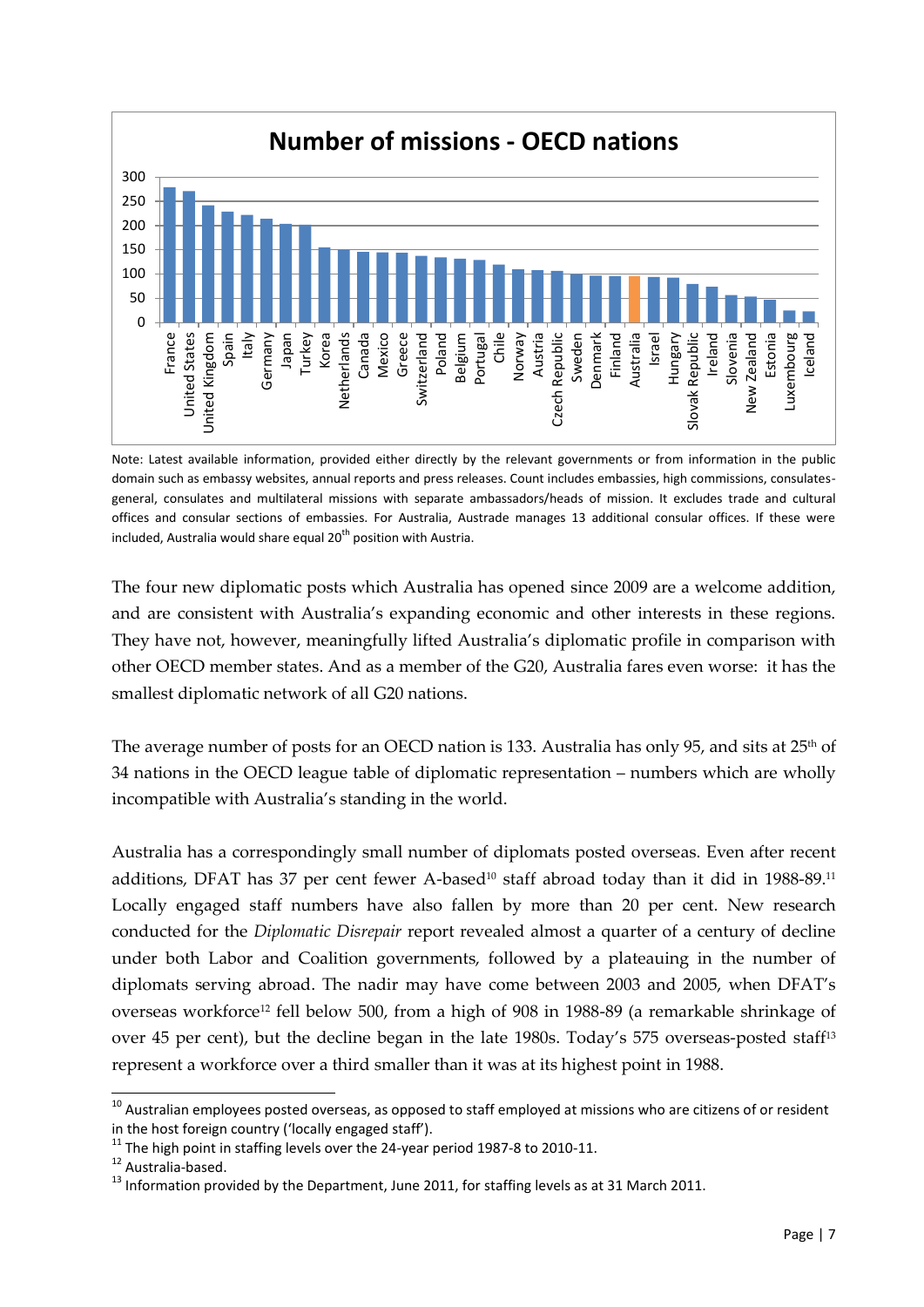

Note: 2010-11 data as at 30 June 2011, provided by DFAT. All other data from historical DFAT annual reports. Overseas posts data differs from DFAT annual reporting from 2007. All overseas posts data excludes officers on language training or short-term missions. The spikes around 1994-5 and 1995-6 are attributable to significant staffing increases in Program 3: services for other agencies (388 staff added between 1994 and 1995), and in Program 4: secure government communications and security (103 staff added between 1994 and 1995).

The chart above shows some relatively modest gains in total staffing since 2005. For the most part, however, these new positions have been located in Australia (largely at the Canberra DFAT headquarters) rather than abroad.

Strict comparisons are not always possible, as no two diplomatic services are alike. But Australia's diplomatic 'tooth-to-tail' ratio looks poor compared with others: the proportion of DFAT staff serving overseas is the lowest of the 13 diplomatic services we reviewed. This underlines the fact that a sustained increase in funding is only part of the solution to DFAT's problems: further steps need to be taken to reduce the administrative burden, remove unnecessary layers of management and streamline work practices.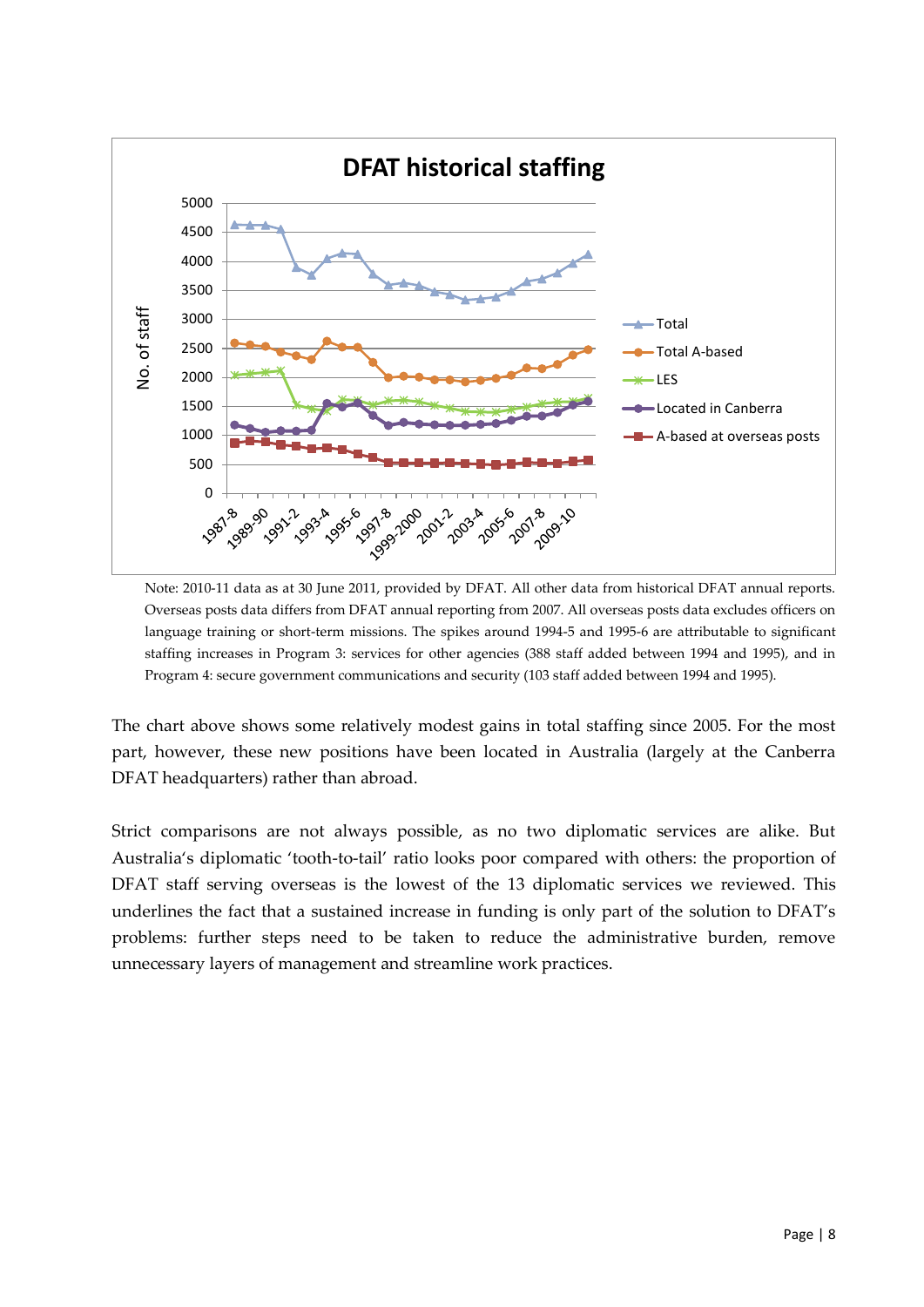

Compounding the difficulties confronting the overseas network, the number of small posts (those with three or less Australia-based officers) has grown significantly over the last two decades. These posts are often accredited to a number of countries and are severely constrained in their ability to carry out core diplomatic activities in addition to growing administrative and consular burdens. Despite the recent addition of staff on overseas postings, there remain at least 18 posts with only two A-based officers. 14



## **Australia's diplomatic network, while far too small, is unevenly distributed and does not match the nation's trade interests and aid commitments**

Since the publication of *Diplomatic Disrepair*, we have conducted an analysis of Australia's overseas representation, its geographic distribution and staffing, cross-referenced against Australia's trade interests and aid commitments. The results are striking:

<sup>-</sup><sup>14</sup> DFAT, *Incoming government brief prepared for the Minister for Foreign Affairs*, p 15.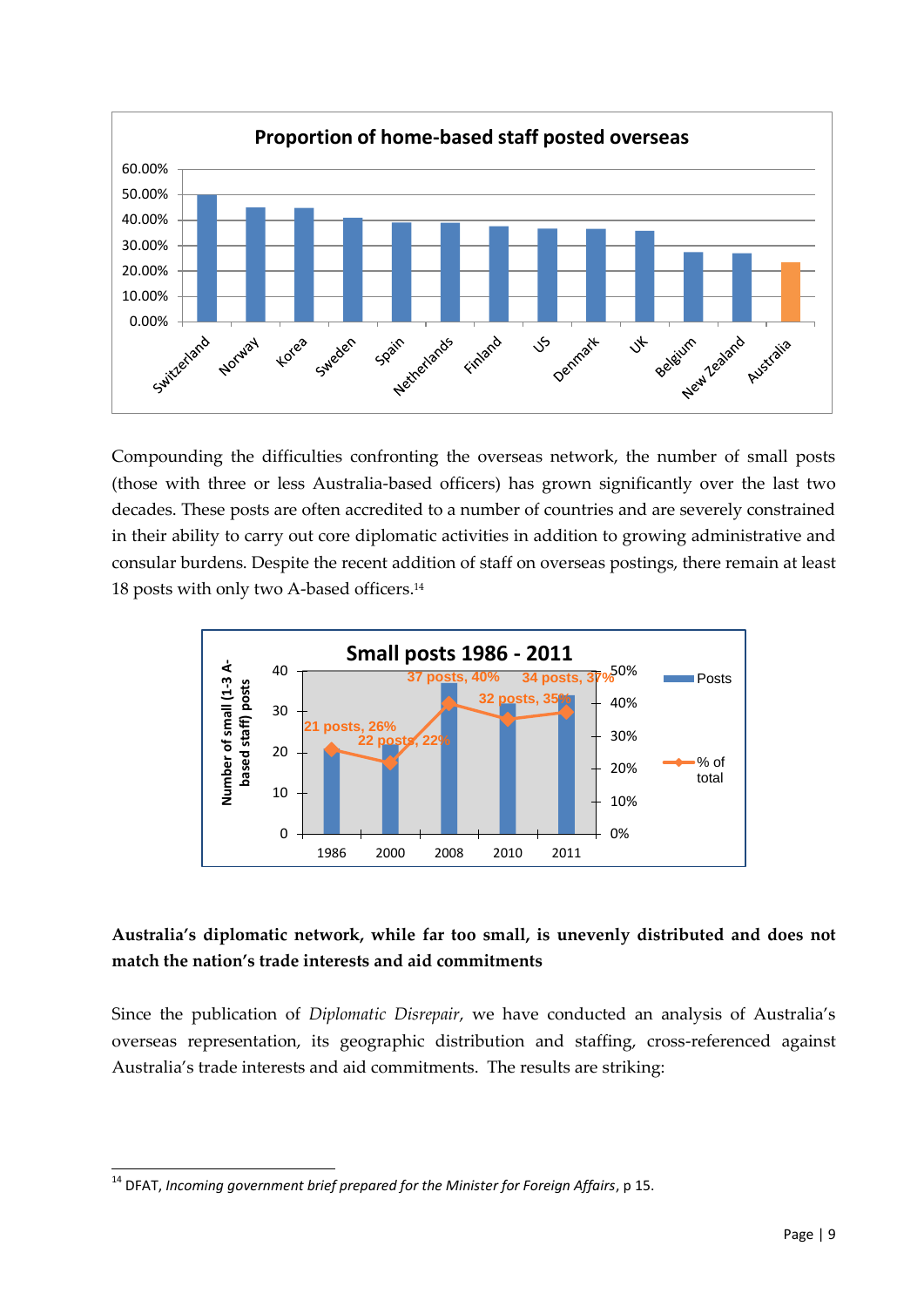

Some "% staff" bars are absent because a full breakdown of staff numbers (as opposed to posts) by geographic region is not available due to DFAT reporting methods. Trade includes merchandise and services trade. ABS publishes services data for only 34 countries, the remainder classified as "other" countries. "Other" countries account for \$19,904 million in services trade, out of a total \$552,351 in total annual trade, so that the maximum total error is 3.6%. The error for any one particular data point is correspondingly smaller than 3.6%. Aid data 2010-11 are estimated actuals from 2011-12 Budget; trade data from DFAT *Composition of Trade Australia 2010*.

Australia's diplomatic network is significantly underweight, and its 95 posts should be boosted to achieve a network **at least the size of the OECD average of 133 posts**. However, absent a major boost in resources to open new posts, such a lean diplomatic representation necessitates an extremely well-aligned allocation of resources. Yet our analysis shows that there are some clear mismatches between our international interests and the distribution of our network. Key observations from the chart above are:

 in terms of trade interests, we are dramatically underrepresented in the powerhouse region of North Asia (which includes China and Korea). This region represents a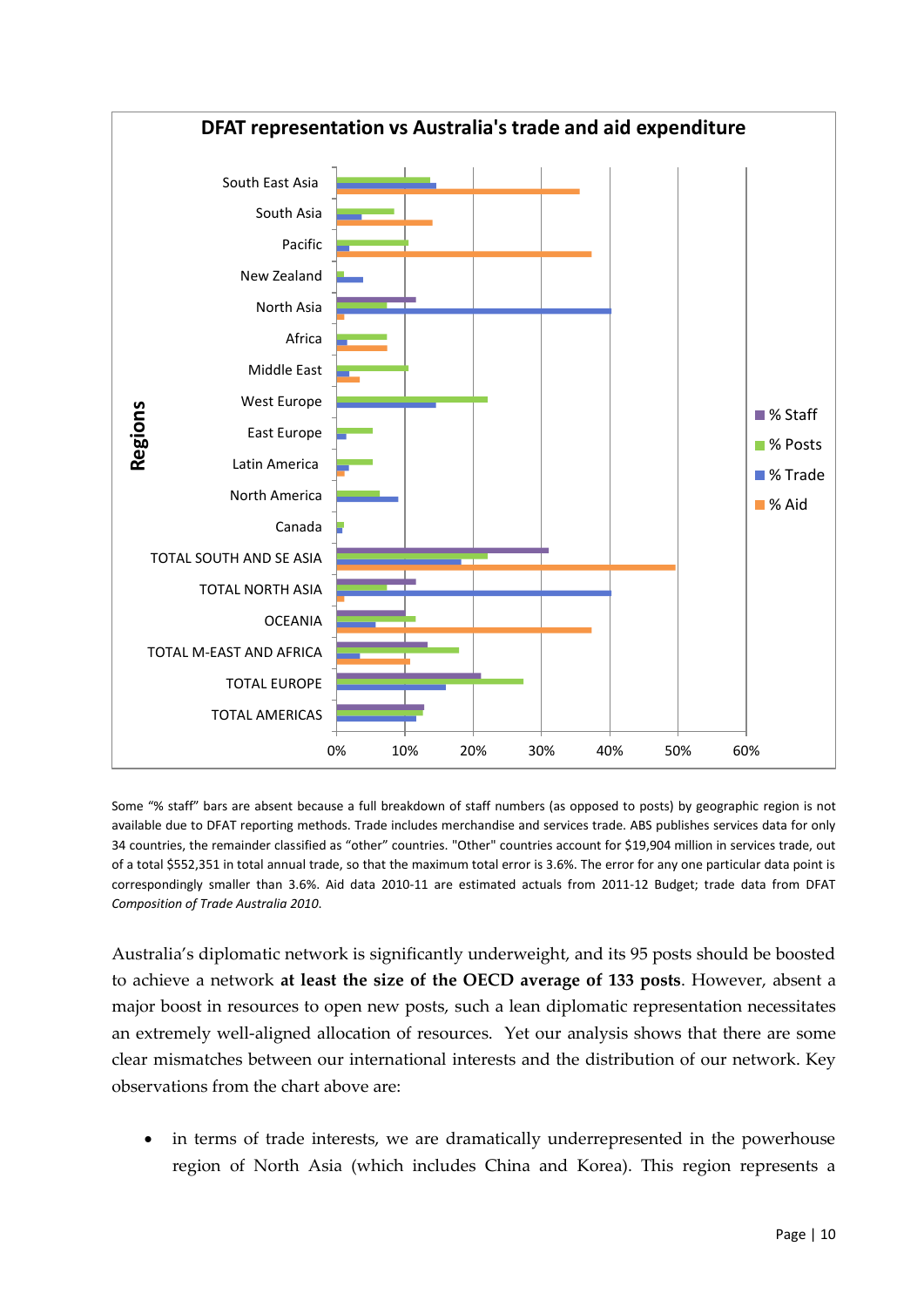massive **40 per cent** of our trade interests, and is on a strong growth trajectory,<sup>15</sup> but only 7 per cent of DFAT's posts are located in the region, and only 12 per cent of our diplomats,

- Australia is potentially underrepresented in South East Asia (including Indonesia), given the extent of our aid commitments there,
- we have a disproportionate number of posts located in Europe, particularly Western Europe, and
- the Middle East benefits from a significant level of Australian diplomatic representation.

Australia must urgently address its underrepresentation in China if it is to properly service its vital trade interests there. Australia's only diplomatic missions outside Beijing (apart from Hong Kong) are in the traditional coastal centres of Shanghai and Guangzhou. We have no permanent diplomatic presence in the massive new inland cities such as Chengdu and Chongqing where new economic opportunities are opening up. This is something that DFAT's Secretary, Dennis Richardson, has repeatedly acknowledged:

*"I believe we are underdone in our representation in China. If you go back 15 or 20 years we were leading the pack in representation. We have now fallen off the pack…" 16*

However, China is far from the only gap in Australia's network. Australia's interests in South East Asia (where Indonesia is our closest neighbour and largest recipient of aid) are insufficiently represented. Despite the decentralisation of power to the provincial level in Indonesia, for example, Australia is not represented outside Jakarta and Bali. Korea is Australia's third largest export market, yet we have only one mission there, in Seoul. By contrast, the combined EU in its entirety is only Australia's fourth largest export market (behind Korea), yet we maintain 21 posts in Western Europe alone. There are good reasons for this, including important trading ties and strong links between European communities and Australia's diverse and frequently-travelling population. However, contrasts such as this are striking and should be reviewed if the pressure on DFAT's resources continues.

## **Australia's public service has grown strongly while the nation's diplomacy stagnated**

Despite growing demands on its services, DFAT has not kept pace with the growth of other government agencies. The size of the Commonwealth public sector has expanded by 61 per cent since 1997-98. Over this period Australia's development assistance agency, AusAID, nearly doubled in size and the Department of Defence grew by nearly 40 per cent. The intelligence

<sup>&</sup>lt;sup>15</sup> See for example, Kevin Rudd, Minister for Foreign Affairs, Australia-China 2.0, the next stage in our economic partnership, Speech at Guangdong University of Foreign Studies, Guangdong, 22 May 2011

<sup>&</sup>lt;sup>16</sup> DFAT Secretary Dennis Richardson, Hansard, Senate Foreign Affairs, Defence and Trade Legislation Committee, Estimates, Thursday 20 October 2011, Canberra, p 8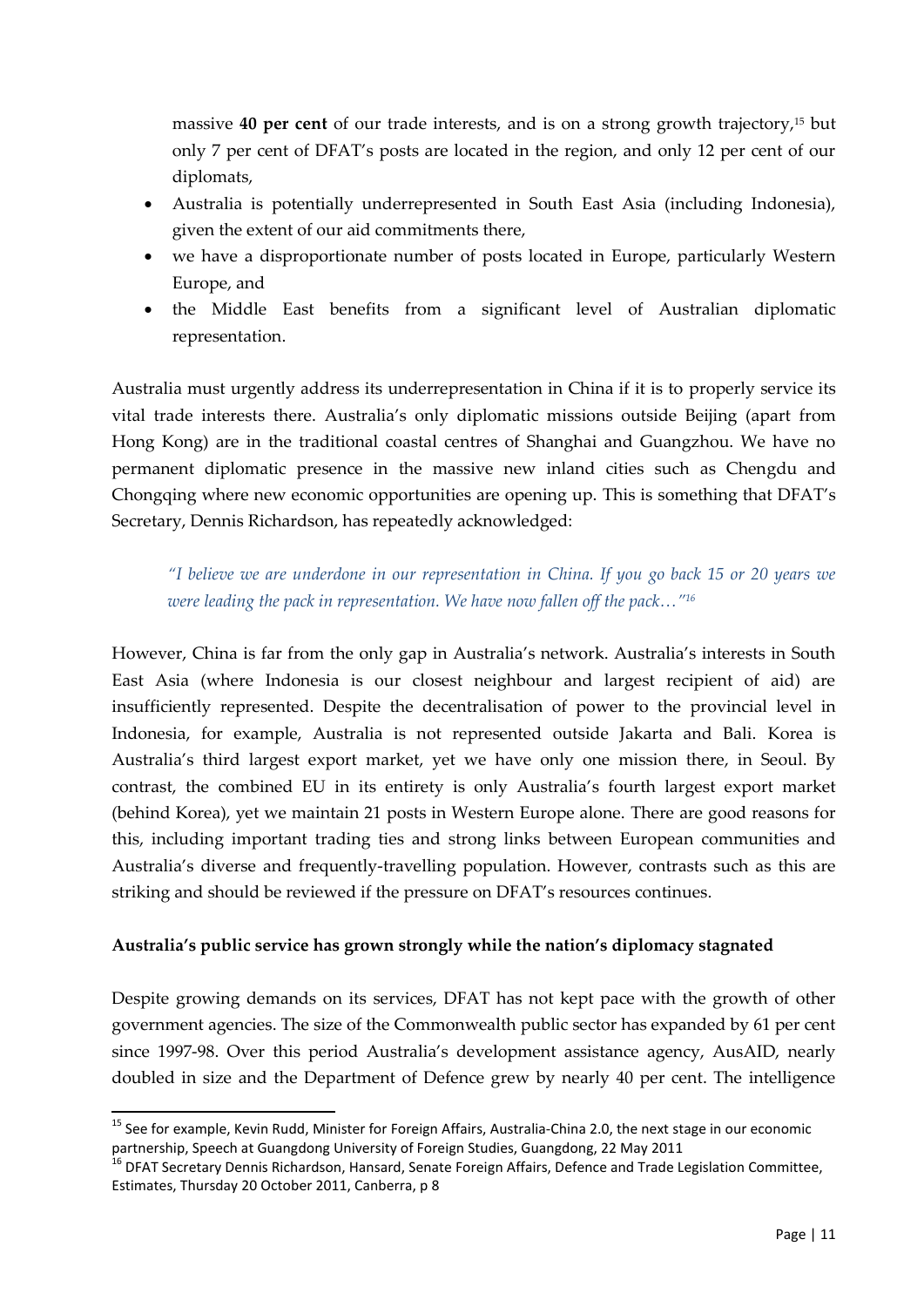community also grew significantly. The Department of the Prime Minister and Cabinet took on new responsibilities, but its staffing expanded by a massive 650 per cent. By contrast, DFAT staffing has essentially flat-lined. Budget comparisons tell a similar story.



\*Estimated actuals from Budget Papers. All data taken from subsequent year's budget papers, and estimates of actuals (Budget Paper No. 1). 1998-9 and 1999-2000 data for PM&C includes ATSIC and related agencies; 2010-11 and 2011-12 increases in PM&C staffing owing to acquisition of arts and sports functions, including National Gallery, Library and Museum, Screen Australia, Australian Sports Commission et al.

*Diplomatic deficit* pointed out that almost all government departments now have dedicated international divisions and have increased their international representation dramatically over the last two decades. It is tempting, therefore, to assume they are shouldering a considerable portion of the diplomatic and policy-making role that was traditionally DFAT's sole domain, and that DFAT's workload has eased accordingly. There is no doubt that representatives of other agencies at posts are doing some of the work that DFAT used to perform. But the full reality is more complex than a straightforward transfer of responsibilities. The other government agencies are generally co-located with DFAT's overseas mission, and rely heavily on the diplomatic skills, local knowledge and contacts of heads of mission and DFAT staff. In theory, the specialised knowledge of other agencies should contribute to the overall strength of the mission; the risk is, though, that they work in silos, with the burden of coordination and administration falling on DFAT as the lead agency at the mission.<sup>17</sup>

#### **Australia's consular capacity is stretched to its limits**

Demand for consular services continues to far outstrip resources. With the explosion in international travel (the number of Australians travelling overseas has more than quadrupled since the late  $1980s$  – from 1.7 million annual trips to more than 7 million in 2010-11<sup>18</sup>), the number of cases of consular assistance provided by DFAT has risen by more than 50 per cent

<sup>17</sup> *Diplomatic deficit*, pp 36-38.

<sup>&</sup>lt;sup>18</sup> Australian Bureau of Statistics, 3401.0, Overseas Arrivals and Departures, Australia, July 2011.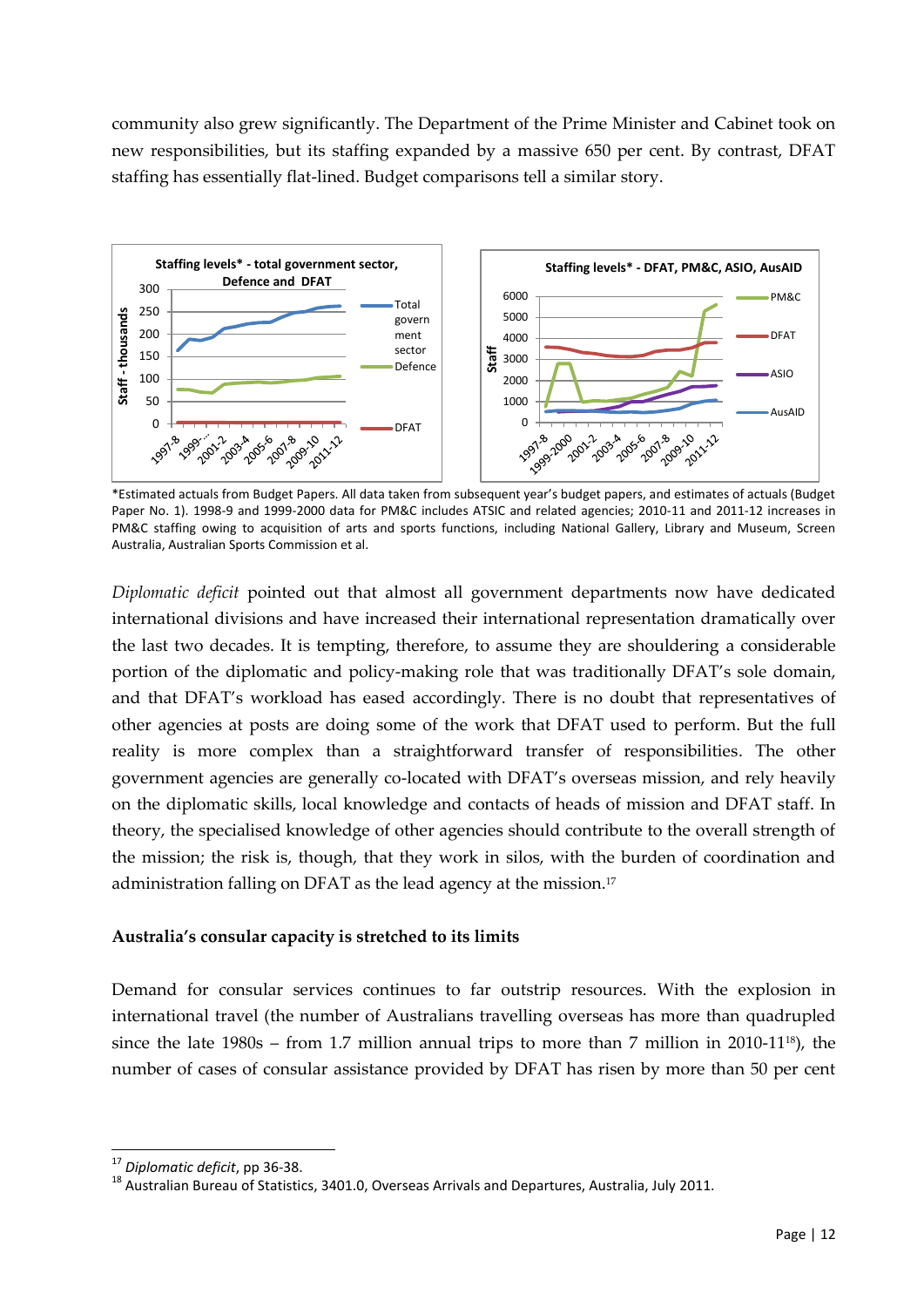over the last five years to over 200,000 cases annually.<sup>19</sup> By contrast, funding for consular operations has remained almost static, as has staffing.



#### **DFAT's persuasive powers weakened through lack of support and innovation**

Though many of our diplomats' dealings are still with host governments and officials, more and more non-state foreign policy actors on the world stage are capable of affecting Australia's interests. Effective diplomacy calls for skills in influencing both foreign governments and foreign publics. Ediplomacy, foreign language proficiency and agile public diplomacy are all essential tools in a diplomatic effort fit for the 21<sup>st</sup> century.

DFAT's investment in language training has improved over the last two years, but only around 10 per cent<sup>20</sup> of DFAT's staff<sup>21</sup> have a working-level proficiency in an Asian language at a time when we need more than ever before to understand the massive changes transforming our region.

Little progress has been made to improve Australia's public diplomacy, the key instrument we need to engage and persuade these new audiences. Australia spends significantly less on public diplomacy both on an absolute and a per capita basis than comparable Western nations,

<sup>20</sup> Hansard, Senate Standing Committee on Foreign Affairs, Defence and Trade, Additional Estimates 24 February 2011, Answers to questions on notice from Department of Foreign Affairs and Trade,

 $^{19}$  DFAT Annual Reports 2005-6 to 2009-10, and information provided by DFAT.

[http://www.aph.gov.au/senate/committee/fadt\\_ctte/estimates/add\\_1011/dfat/dfat\\_210411.pdf,](http://www.aph.gov.au/senate/committee/fadt_ctte/estimates/add_1011/dfat/dfat_210411.pdf) p 35.

<sup>&</sup>lt;sup>21</sup> Australia-based.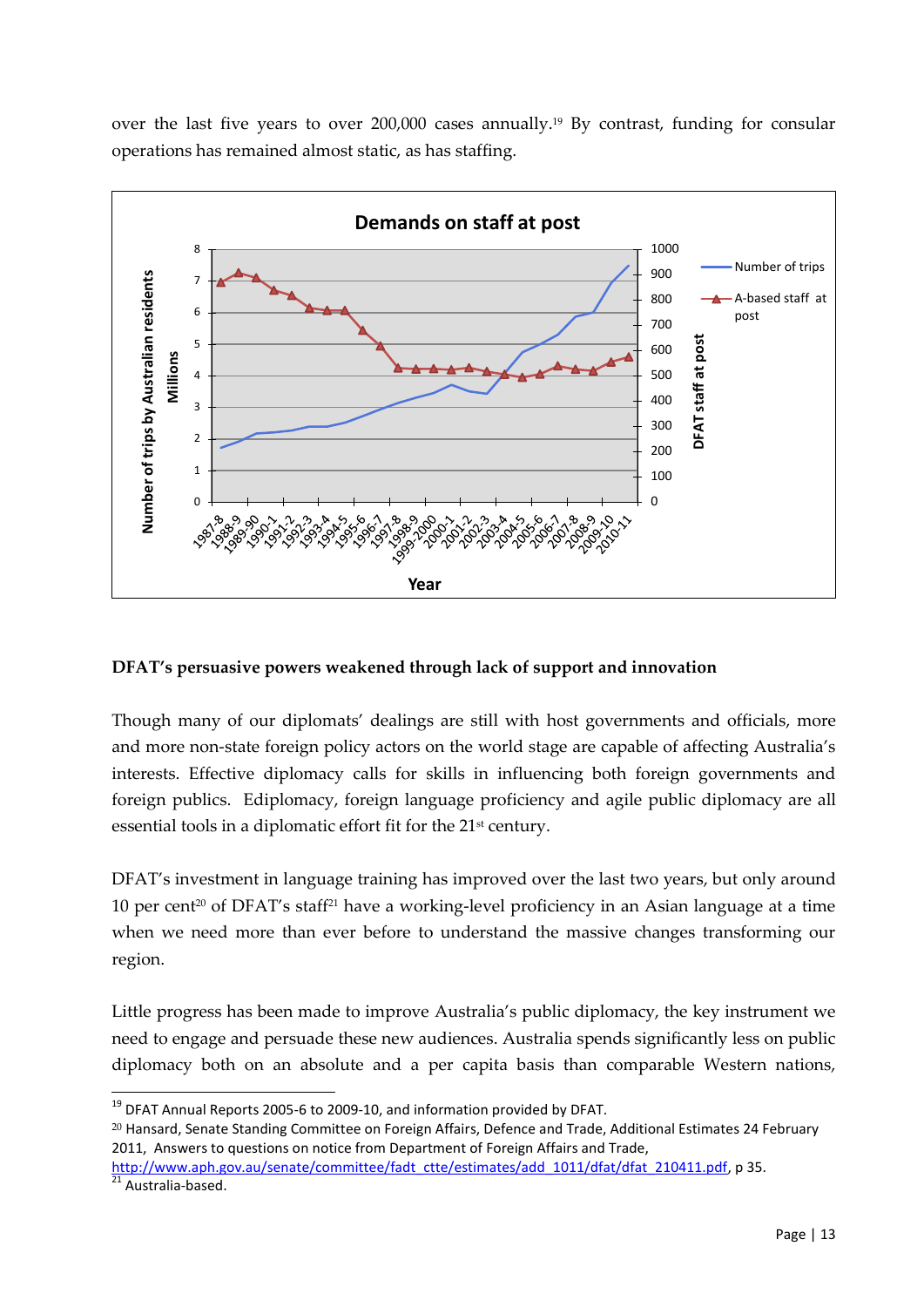including the UK, France, Germany, the Netherlands, Japan and the United States. The government continues to lack a clearly articulated and coherent public diplomacy strategy with only around one per cent of DFAT's A-based staff dedicated to public diplomacy.

Many nations see international broadcasting as a potent and cost-effective form of public diplomacy: China has reportedly invested a massive \$6.6 billion on television and radio broadcasting over the last few years, including the China International Broadcasting Network (CIBN), which is available in 61 languages. Yet Australia will spend less in real terms this financial year on the government's international broadcasting service, the Australia Network, than at any time in the last decade.<sup>22</sup> The abandoned tender process for the Australia Network contract is emblematic of a muddled government approach, and has been an unnecessary distraction from the smooth running of the service, which forms almost the entirety of Australia's public diplomacy program today. It makes little sense for an agency other than DFAT to make such a pivotal public diplomacy decision.

Departmental guidelines for staff on engaging the media are unduly restrictive – albeit largely as a result of ministerial sensitivities. Rather than backing the judgments of its highly educated and professional staff, the department's approach seems to be risk avoidance rather than risk management. As a result it is constrained from deploying some of its most effective resources.

## **DFAT's small progress on e-diplomacy lags dramatically behind international best practice**

As one of the four terms of reference of the Joint Standing Committee inquiry, the effect of ediplomacy and information and communications technology (ICT) on the activities of diplomatic posts warrants particular attention. The next part of this submission addresses these issues in detail (at page 17).

 $^{22}$  Expenditure, adjusted for CPI, based on DFAT annual reports 2001-2 to 2009-10, and Portfolio Budget Statements 2011-12.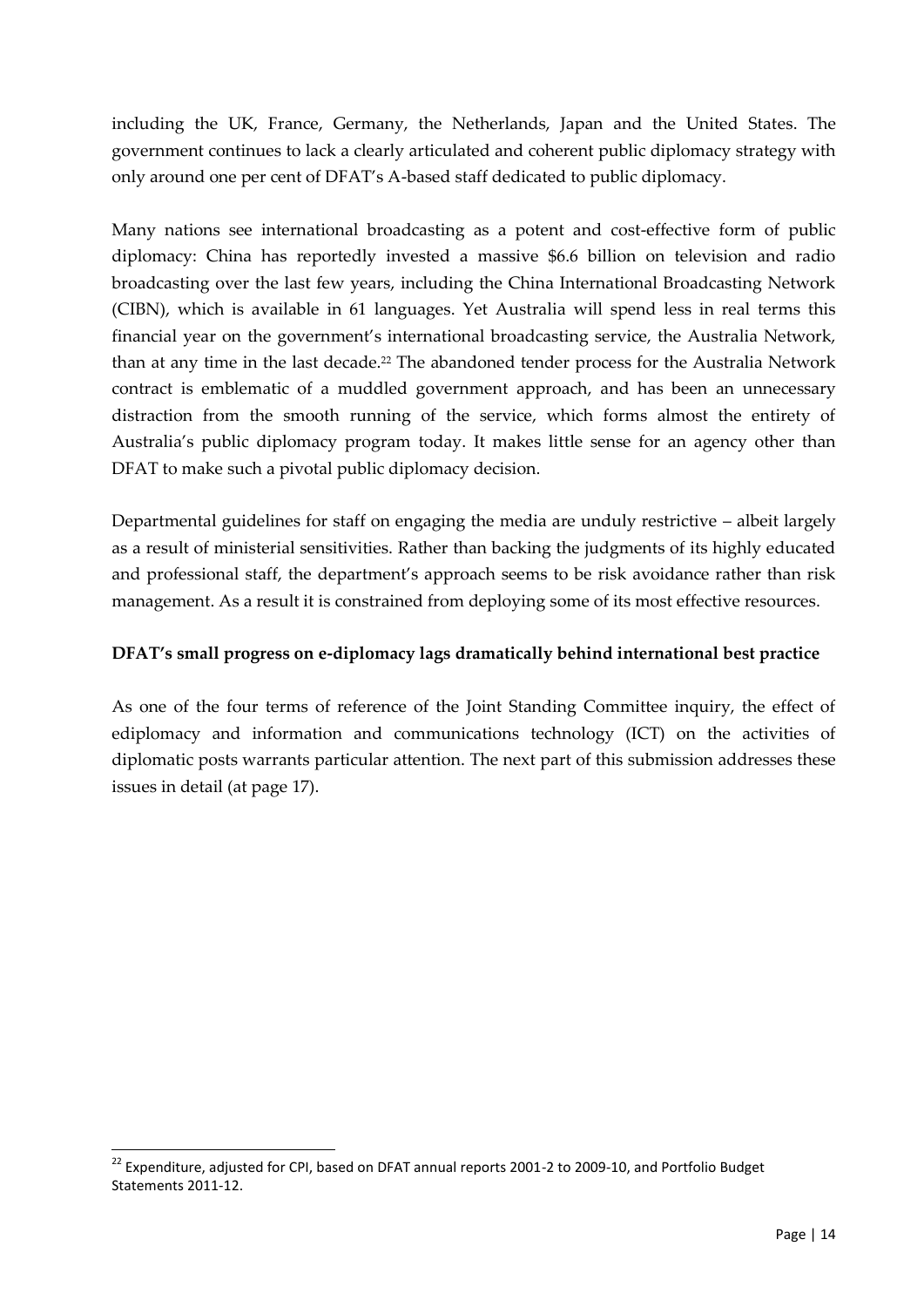#### **SUMMARY AND RECOMMENDATIONS**

The challenges facing Australia's international relations infrastructure are numerous, complex and of intimidating scale. Remedying these problems will first require recognition by Australia's major political parties that there is a problem, and a sustained bipartisan commitment to fixing it over the next decade and beyond. **DFAT requires a major, ongoing boost to its funding base**. If new funds cannot be found from within the Budget then the government should look at other creative options.

In a more multipolar world, there is no escaping the reality that Australia needs to be effectively represented in a broader range of countries and must be able to influence a growing number of international actors, including powerful new non-state actors. **Our traditional diplomatic footprint is simply outdated and inadequate.** The average number of posts for OECD nations' diplomatic networks is 133. With 95 posts, even with its recent additions Australia remains seriously underrepresented. Australia is over-represented with missions in Europe compared with higher priority regions.

**New posts are needed in emerging centres of influence and economic opportunity, particularly inland China and Eastern Indonesia** – both increasingly important to Australia. **The Gulf, Latin America and Central Asia are also priorities.** There may be scope for some post closures in Europe, but if possible Australia's 95 posts should be boosted to achieve a network far closer to the OECD average of 133 missions distributed across 193 nations. Steps should also continue to bolster Australia's very high number of small, functionally challenged posts. **Our 2009 recommendation in** *Diplomatic deficit* **that Australia should open 20 new missions over the next decade stands.**

*Diplomatic Disrepair* identified several other key areas where reform is crucial:

- **Staff numbers should be increased across all functions, and particularly in the consular and policy areas.**
- Staffing in Canberra and at posts should be rebalanced to **increase the proportion of our existing diplomats serving overseas** by reducing administrative demands and layers of management at headquarters.
- The further erosion of DFAT's policy and diplomatic capacity should be stemmed by **reviewing the way consular services are delivered and funded**; resourcing of the consular function needs to be tied to the caseload (as applies currently with the issuing of passports).<sup>23</sup>

 $^{23}$  Internal departmental and independent reviews of consular service delivery were conducted in 2009 and 2010, but the reports and any ensuing outcomes have not been made public.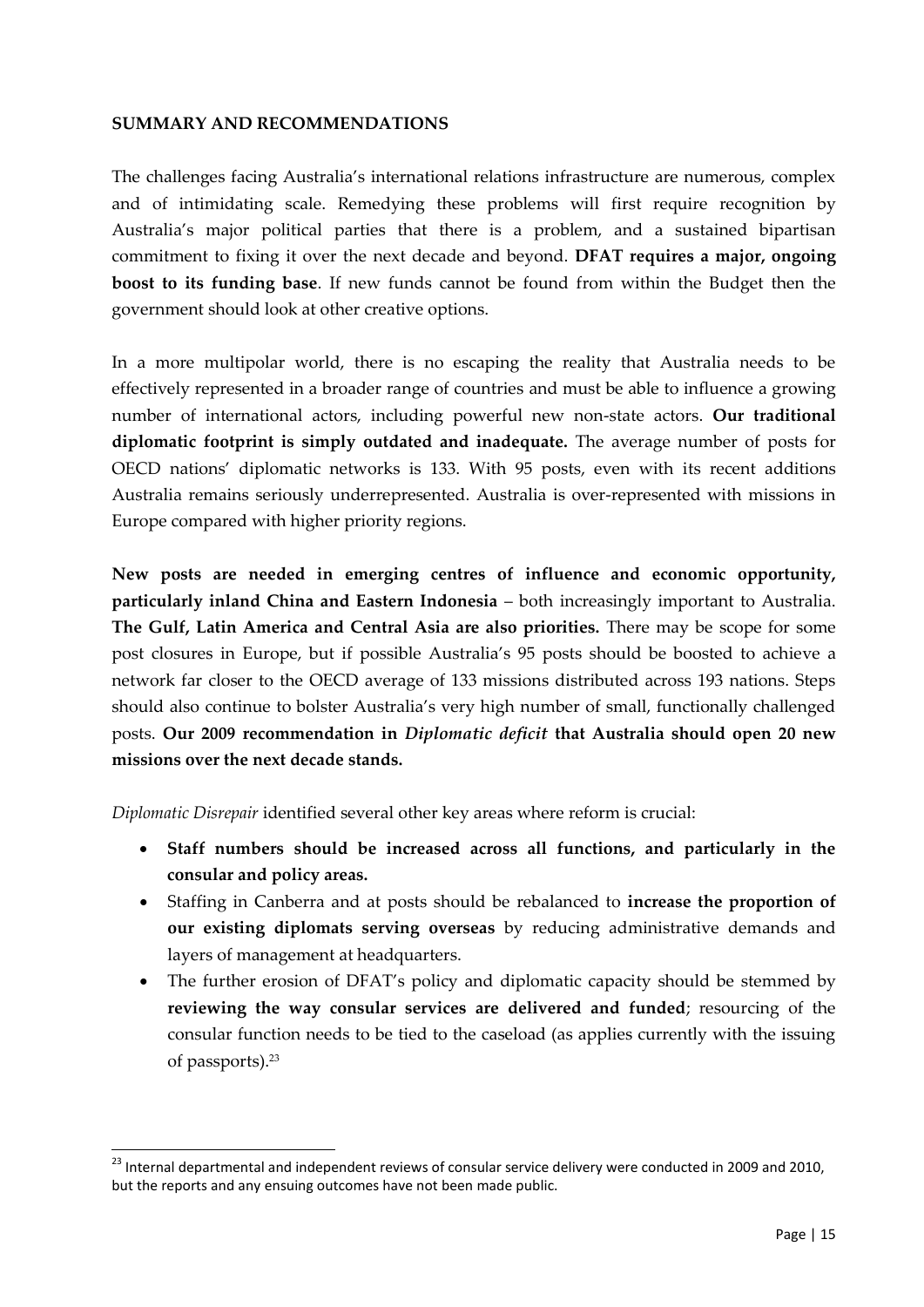- **DFAT's public diplomacy requires a comprehensive review and reorganisation**, to produce a coherent public diplomacy strategy with proper resources which supports the government's international policy objectives.
- e-diplomacy is rapidly transforming the way governments communicate with important new audiences. The department should develop and implement **a best-practice ediplomacy program to support all aspects of DFAT's operations and led by a new ediplomacy office** (see Part 2 of this submission)

Australia is entering a new and much less certain period than it has faced in decades. We are more integrated with the rest of the world than at any time in our history, which brings with it enormous benefits. But global economic volatility and profound strategic changes in our region pose unprecedented challenges for Australian statecraft. The risks are considerable. As a nation we are going to have to get used to the idea of spending more on defence and bolstering fragile countries in our neighbourhood.

But while this is necessary it will not be sufficient. In a more complex, multi-polar international environment, Australia needs to be able to anticipate, interpret and influence the course of events. Diplomacy is the most cost-effective policy instrument to promote and secure our interests in a fast-changing world. Our overseas network has been neglected and run down over decades. In an era of increased risk, time may be running out for government to reverse this trend and to take meaningful, sustained action to rebuild Australia's diplomatic infrastructure.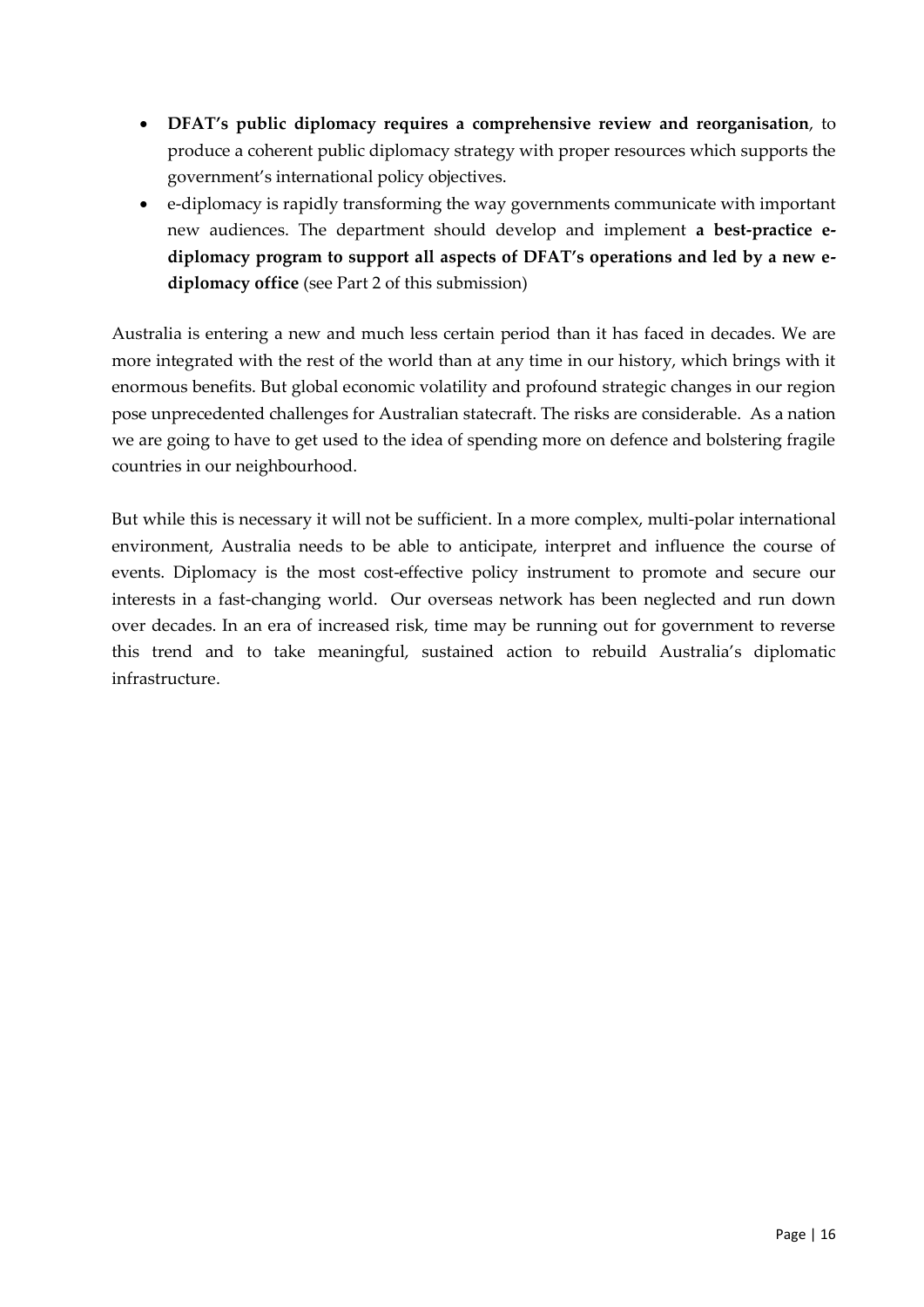# PART 2

Submission addressing the fourth term of reference:

The effect of e-diplomacy and information and communications technology on the activities of diplomatic posts.

> Fergus Hanson Research Fellow and Director of the Lowy Institute Poll

> > 30 November 2011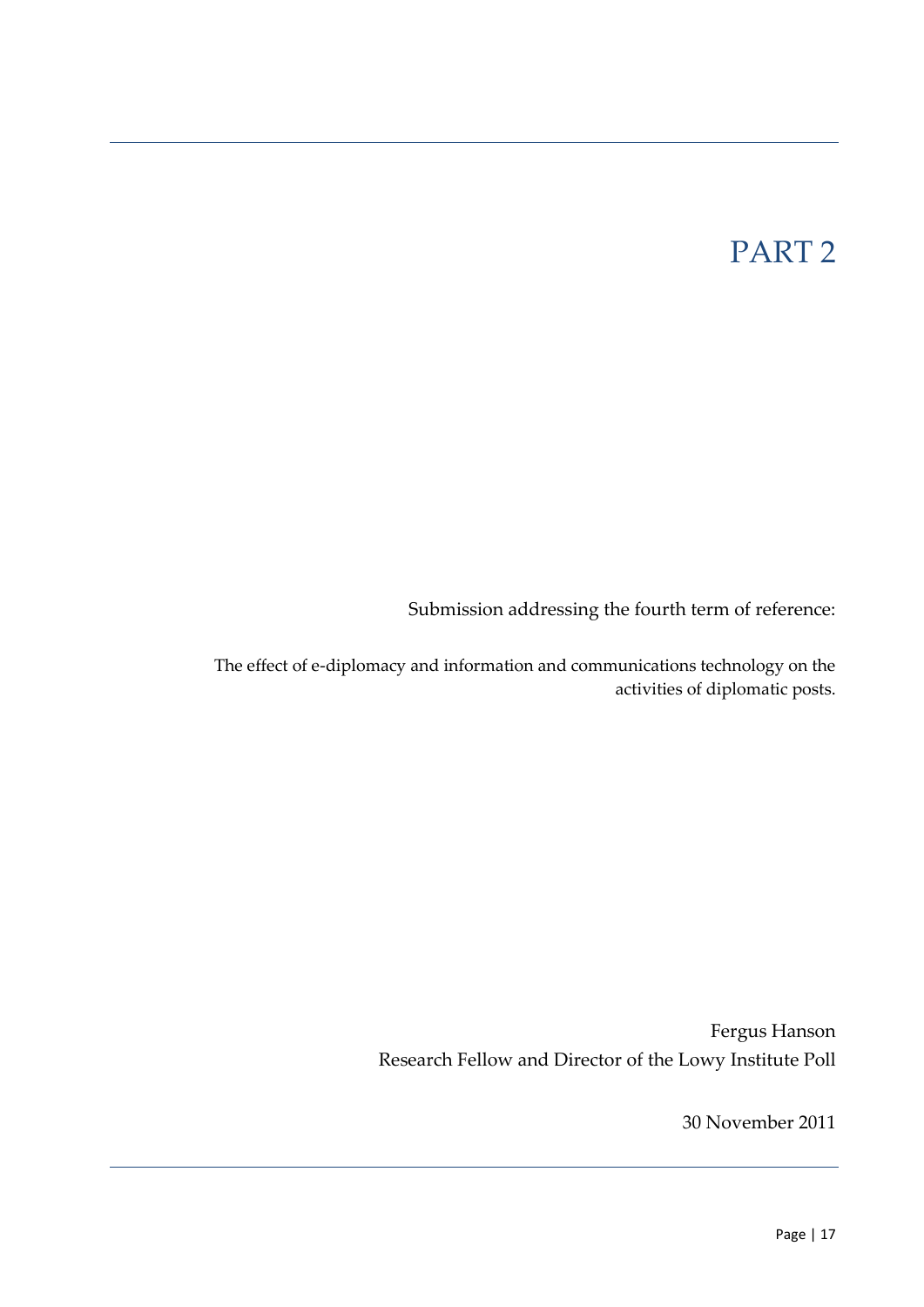*"The Americans have need of the telephone, but we do not. We have plenty of messenger boys."* Sir William Preece, chief engineer of the British Post Office, 1876*.*

## *What is ediplomacy?*

Ediplomacy is still being defined, but a working definition is the use of the web and ICT to help carry out diplomatic objectives. This definition escapes the tendency to confuse ediplomacy with social media tools. These are certainly an element of ediplomacy but by no means the major aspect.

### *DFAT and ediplomacy?*

-

In a broad sense DFAT has responded to the inevitable and began to embrace ediplomacy. Computers are used across the Department and from 1995 it has begun to make use of the Internet, through the creation of a Departmental website and subsequently post websites. It is not contested that the adoption of these tools has dramatically enhanced DFAT's ability to carry out its mission and conduct business more efficiently.

However, adoption of the next wave of more advanced tools is yet to properly occur. DFAT has made tentative steps towards using a handful of these tools (primarily social media platforms). A list of these platforms and their history was recently set out in a response to a parliamentary question.<sup>24</sup>

DFAT does not have an Office of eDiplomacy and no single area within the department is responsible for responding to DFAT's ediplomacy needs, knowledge transfer, knowledge management, best practice development, or education and training. This makes the successful adoption of the next wave of ediplomacy and ICT tools particularly difficult, as ediplomacy is a crosscutting issue. The utility of ediplomacy tools are not limited to a single area of DFAT and in many cases the same tools will serve multiple functions.

## *The effect of ediplomacy and ICT on the activities of diplomatic posts*

In terms of modern ediplomacy and ICT tools, there are several ways these are affecting posts. As only a handful of DFAT posts have been allowed to sporadically experiment with a few,

<sup>24</sup> Parliament of Australia, Foreign Affairs: Social Media (Question No. 544), 31 October 2011, [http://parlinfo.aph.gov.au/parlInfo/search/display/display.w3p;adv=yes;db=CHAMBER;id=chamber](http://parlinfo.aph.gov.au/parlInfo/search/display/display.w3p;adv=yes;db=CHAMBER;id=chamber%2Fhansards%2F994b2ec0-e73d-494e-82c4-fd9e7555a57f%2F0187;orderBy=_fragment_number,doc_date-rev;page=0;query=Dataset%3Ahansards,hansards80%20Date%3A31%2F10%2F2011;rec=0;resCount=Default) [%2Fhansards%2F994b2ec0-e73d-494e-82c4-](http://parlinfo.aph.gov.au/parlInfo/search/display/display.w3p;adv=yes;db=CHAMBER;id=chamber%2Fhansards%2F994b2ec0-e73d-494e-82c4-fd9e7555a57f%2F0187;orderBy=_fragment_number,doc_date-rev;page=0;query=Dataset%3Ahansards,hansards80%20Date%3A31%2F10%2F2011;rec=0;resCount=Default)

[fd9e7555a57f%2F0187;orderBy=\\_fragment\\_number,doc\\_date](http://parlinfo.aph.gov.au/parlInfo/search/display/display.w3p;adv=yes;db=CHAMBER;id=chamber%2Fhansards%2F994b2ec0-e73d-494e-82c4-fd9e7555a57f%2F0187;orderBy=_fragment_number,doc_date-rev;page=0;query=Dataset%3Ahansards,hansards80%20Date%3A31%2F10%2F2011;rec=0;resCount=Default)[rev;page=0;query=Dataset%3Ahansards,hansards80%20Date%3A31%2F10%2F2011;rec=0;resCount=D](http://parlinfo.aph.gov.au/parlInfo/search/display/display.w3p;adv=yes;db=CHAMBER;id=chamber%2Fhansards%2F994b2ec0-e73d-494e-82c4-fd9e7555a57f%2F0187;orderBy=_fragment_number,doc_date-rev;page=0;query=Dataset%3Ahansards,hansards80%20Date%3A31%2F10%2F2011;rec=0;resCount=Default) [efault](http://parlinfo.aph.gov.au/parlInfo/search/display/display.w3p;adv=yes;db=CHAMBER;id=chamber%2Fhansards%2F994b2ec0-e73d-494e-82c4-fd9e7555a57f%2F0187;orderBy=_fragment_number,doc_date-rev;page=0;query=Dataset%3Ahansards,hansards80%20Date%3A31%2F10%2F2011;rec=0;resCount=Default)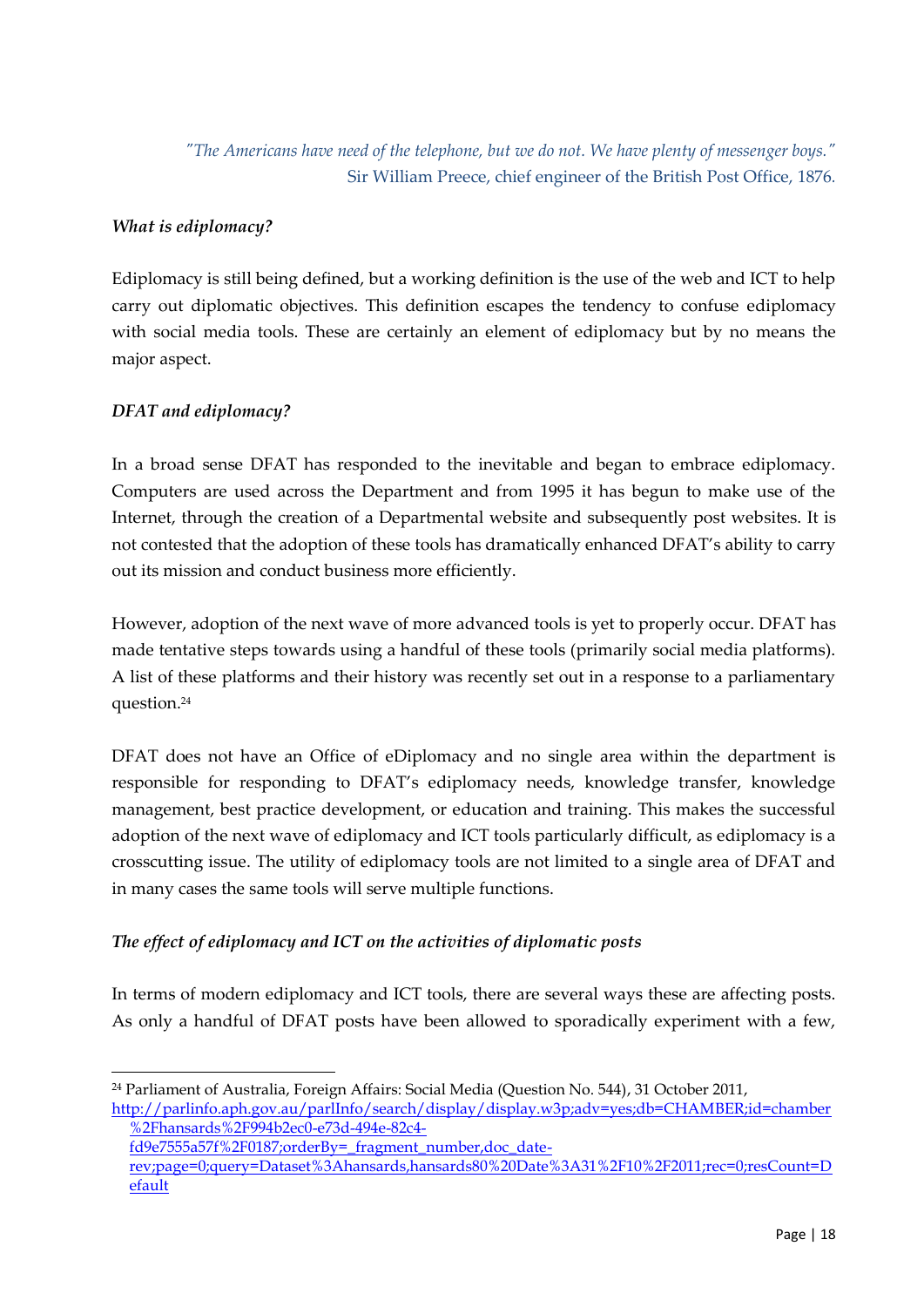mostly social media tools, most of the impact on DFAT posts has been one way: from external actors on DFAT rather than visa versa. These external influences have been extensive.

At a big picture level, the spread of these technologies have opened up new pressing and potentially ideological debates.

Perhaps the biggest among these is the debate over Internet freedom, with US Secretary of State, Hillary Clinton, perhaps the most vocal and forceful advocate on this issue. Her Senior Advisor for Innovation, Alec Ross, was recently reported as framing this debate in the following terms:

*"If the great struggles of the 20th century were between left and right",* he said*, the conflict of the 21st century will be between open and closed… The president and the secretary of state have made it clear where they stand on this,"* he said. *"For openness, with an open Internet at its core."*

The British Foreign Secretary, William Hague, has also framed the debate in epic proportions writing after the London Conference on Cyberspace:

*"Achieving agreement about the future of cyberspace will take time. But this is one of the great challenges of our time and we need to pursue it with the same intensity as efforts to eradicate global poverty or tackle climate change*.' 25

This debate has assumed a higher profile in the wake of the Arab Spring as governments across the world have come to appreciate the power of connective technologies in disrupting previous power structures and in dramatically accelerating social and political movements. This has led many states to seek to censor, control and monitor Internet traffic. Like-minded authoritarian states have also worked together internationally. For example the Collective Security Treaty Organization, made up of Russia and six other former Soviet republics, announced in September 2011 that it would begin monitoring social media. <sup>26</sup>

Initiatives have also been run through the United Nations. As Michael H. Posner, US Assistant Secretary for the Bureau of Democracy, Human Rights and Labor recently put it:

…in New York the governments of China, Russia, Tajikistan and Uzbekistan came to the UN to suggest the need for an 'International Code of Conduct for Information Security.' This would shift cyberspace away from being a multi-stakeholder, people-

<sup>-</sup><sup>25</sup> [http://www.huffingtonpost.co.uk/william-hague/conference-on-cyberspace\\_b\\_1075026.html](http://www.huffingtonpost.co.uk/william-hague/conference-on-cyberspace_b_1075026.html)

<sup>26</sup> [http://www.washingtonpost.com/world/europe/russia-hears-an-argument-for-web-](http://www.washingtonpost.com/world/europe/russia-hears-an-argument-for-web-freedom/2011/10/28/gIQAFybZPM_story.html)

[freedom/2011/10/28/gIQAFybZPM\\_story.html](http://www.washingtonpost.com/world/europe/russia-hears-an-argument-for-web-freedom/2011/10/28/gIQAFybZPM_story.html)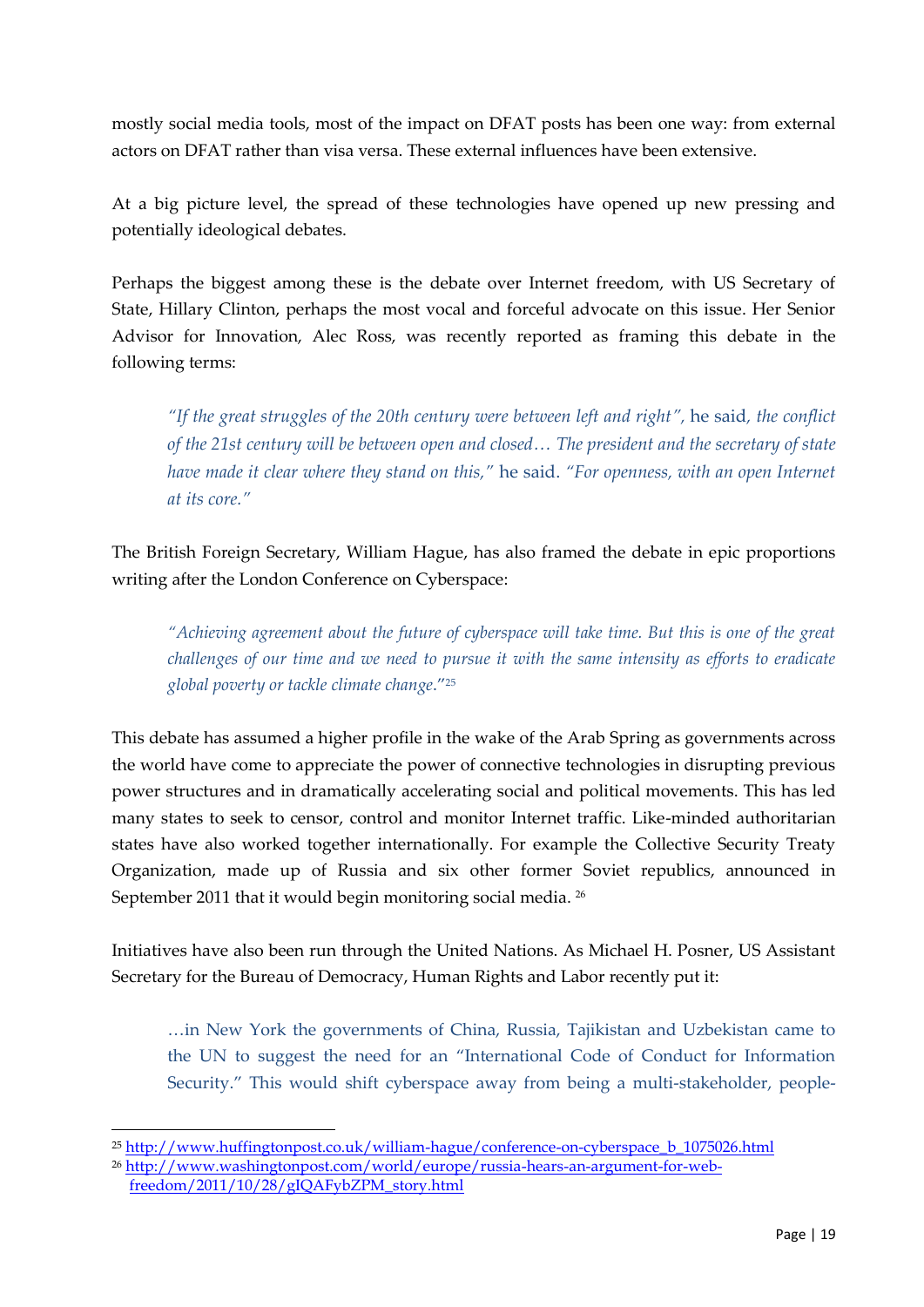## driven model – to a system dominated by centralized government control. Not a good idea.<sup>27</sup>

The US is actively working across a wide number of fronts to promote its Internet freedom agenda, including the provision of some \$US70 million since 2008 to support the development of subversive circumvention and other technologies for use by activists in authoritarian states, particularly China and Iran.

At present Australian policy is somewhat at odds with this US agenda, maintaining what OpenNet (a tripartite initiative between the Munk School, Harvard University and the SecDev Group) describes as "some of the most restrictive Internet policies of any Western country".<sup>28</sup> Regardless of Australia's current policy position, if the US and UK analysis is correct, then as a democratic, Western country and US ally it is likely Australia will increasingly be called upon to actively engage on the issue of Internet freedom at a diplomatic level as part of its human rights, democracy, free trade and rule of law interests.

Another overarching way ICT technologies are affecting Australian posts is through their empowerment of non-state actors and individuals. In November 2011, the State Department's Office of eDiplomacy conducted a Visioning Tech Diplomacy retreat with the American Academy of Diplomacy analysing how new technologies might have altered past major events like the Rwandan genocide and the overthrow of the Marcos regime in The Philippines. The conclusion of many participants was that these tools would have altered the way these events played out, in some cases substantially.

The consequences of the rapid roll out of connection technologies across the planet are still highly uncertain and rapidly evolving. There are currently around one billion web-enabled phones, with Google expecting another billion to be added to the network within the next few years. The Arab Spring clearly highlighted at least some of the implications of this new reality, particularly in developing countries: revolutions can now be dramatically accelerated (reducing diplomatic decision time frames) and largely leaderless. But it is likely there will be many more (often unforeseen) consequences stemming from the diffusion of these technologies. There are, for example, already many examples of citizen led governance efforts harnessing these tools to circumvent and also pressure governments to act.

These trends are particularly significant for Australia. As the Director General of AusAID, Peter Baxter, recently observed in a blog: Australia is 'situated in a region where 22 of our 24

<sup>27</sup> Michael H. Posner, Assistant Secretary, Bureau of Democracy, Human Rights, and Labor, Silicon Valley Human Rights Conference, October 25, 2011,<http://www.state.gov/g/drl/rls/rm/2011/176144.htm>

<sup>28</sup> <http://opennet.net/research/regions/australia-and-new-zealand>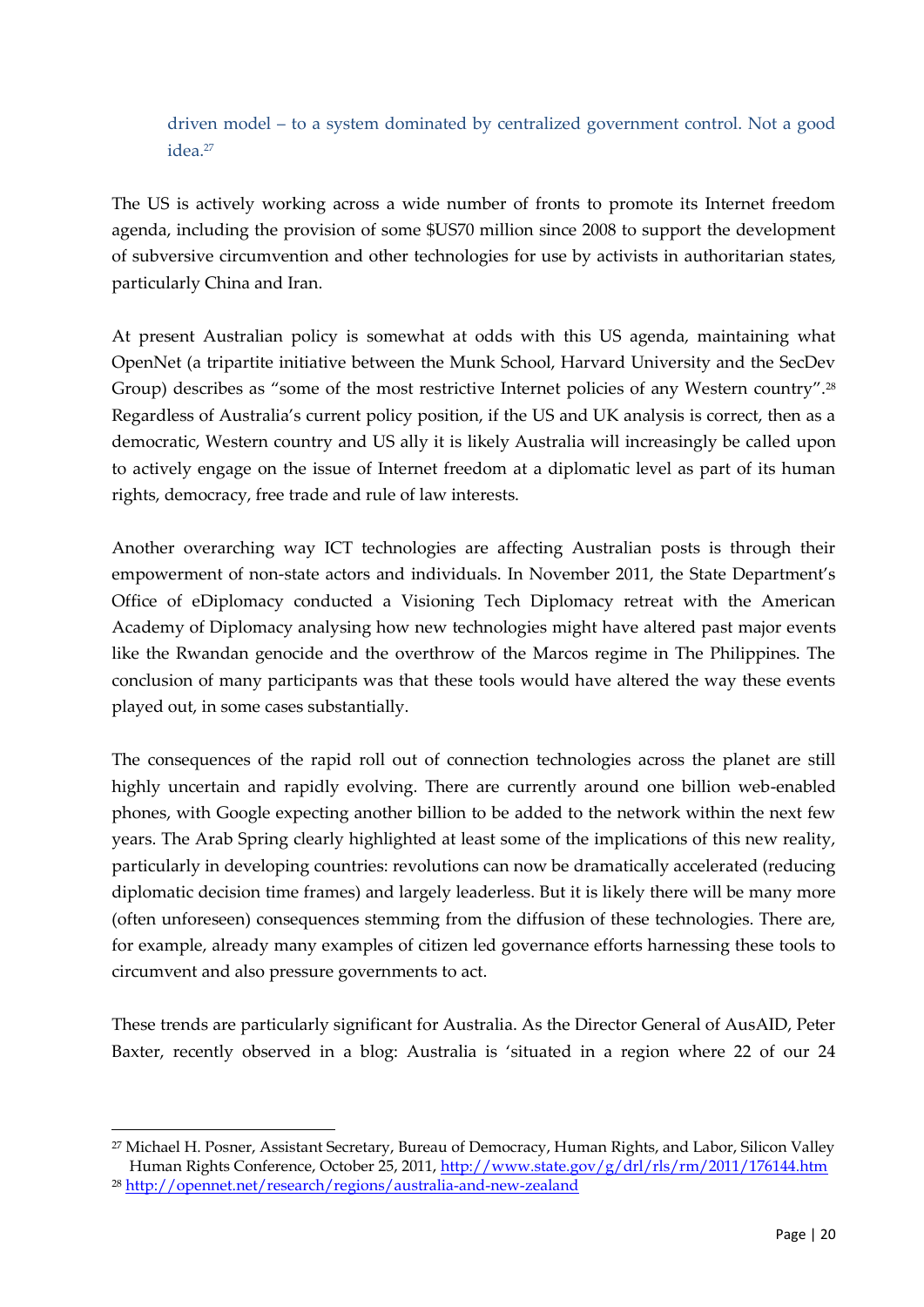neighbouring countries are developing, and several of them are fragile states'<sup>29</sup>. Many of these countries have also embraced connection technologies. In this environment Australia should be devoting considerable effort to understanding these tools and having platforms and processes in place to respond.

In a networked world, DFAT posts are also vulnerable to being buffeted by nation brand damaging incidents to which they are presently largely helpless to respond. Events such as the Indian student crisis now have the potential to do far more damage to Australia's reputation and commercial interests, because damaging information can be spread so rapidly and so extensively online. Online forums are critical in many of these instances, but DFAT's knowledge of online influencers is limited, its presence in online forums is non-existent or minimal and it has no digital knowledge centre to draw upon in preparing a rapid response. The rules of the game have changed, but so far diplomatic processes are yet to adapt.

A related consequence of this new environment is that online influencers, in key areas of interest to Australia, have become legitimate and important diplomatic contacts, because of the role they play in shaping and influencing debates. Traditionally, identifying influencers has involved a degree of art and intuition, but the digital nature of the online space means diplomats should be using empirical data derived from analytic tools, not guesswork, to identify these influencers.

In the disaster response arena, ediplomacy and ICT tools are also affecting posts. This is not insignificant given Australia responded to some 30 disasters last financial year.<sup>30</sup> Ediplomacy and ICT tools played important roles in the Japan and New Zealand earthquakes. But the experience in Haiti where social media and SMS were used to raise funds for relief efforts, find missing persons, direct relief efforts and crowd source unmapped areas of the country perhaps offer the most important lessons for Australian posts in the Asia Pacific, but especially in Indonesia. These were pioneering (and not always successful) efforts, but there is clearly enormous potential to harness these tools in future disasters. Indonesia is particularly relevant given its overall significance to Australia, history of natural disasters, attraction to Australian tourists and high digital literacy and mobile penetration rates. To make use of these tools in future emergencies will require groundwork to be laid beforehand and disaster response plans worked through. It will also require negotiations with mobile providers (for example over short codes) and government officials (for example over emergency Twitter handles). The US Embassy in Jakarta is looking at laying some of these foundations, but it would be in Australia's interests to also be engaged in this work. For DFAT, new digital tools remain a completely unutilised tool in the disaster response toolkit (with the exception of its Twitter feed).

<sup>29</sup> [http://www.lowyinterpreter.org/post/2011/11/04/The-international-architecture-of-aid-needs](http://www.lowyinterpreter.org/post/2011/11/04/The-international-architecture-of-aid-needs-fixing.aspx)[fixing.aspx](http://www.lowyinterpreter.org/post/2011/11/04/The-international-architecture-of-aid-needs-fixing.aspx)

<sup>30</sup> [http://www.lowyinterpreter.org/post/2011/11/04/The-international-architecture-of-aid-needs](http://www.lowyinterpreter.org/post/2011/11/04/The-international-architecture-of-aid-needs-fixing.aspx)[fixing.aspx](http://www.lowyinterpreter.org/post/2011/11/04/The-international-architecture-of-aid-needs-fixing.aspx)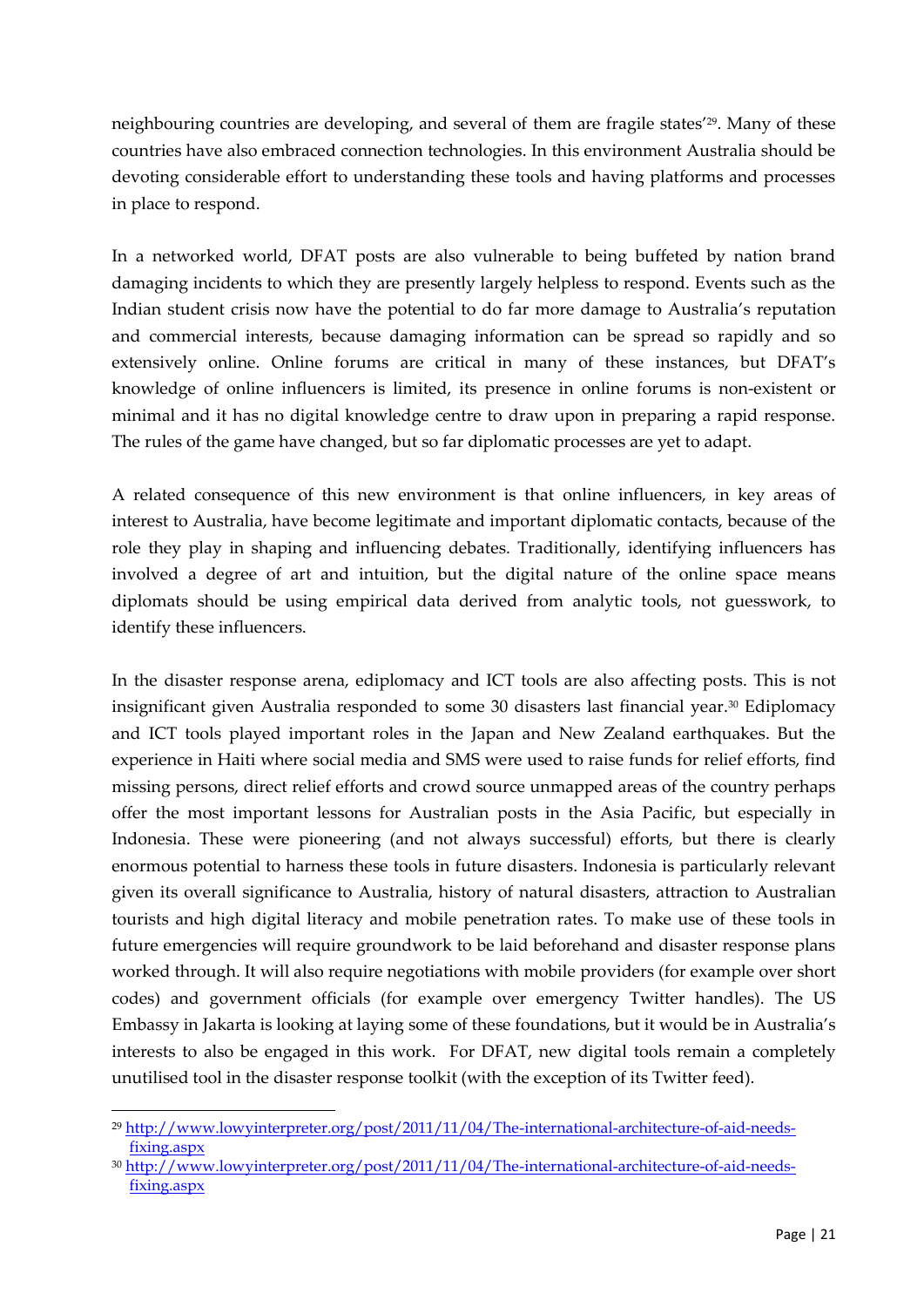The above are some of the direct ways ediplomacy and ICT tools are affecting Australian diplomatic posts. But because DFAT has been hesitant in adopting these tools many of the effects on posts are in the form of less obvious opportunity costs.

Consular service delivery is a good example. Less than 70,000 people subscribed to DFAT's travel advice in the year ending 30 June 2010, a tiny fraction of the seven million trips Australians take each year.<sup>31</sup> This is no doubt in part due to the (until recently) onerous process involved, but there are a range of digital solutions that could dramatically improve this situation. For example:

- a smart phone travel app designed for the largest smart phone platforms beamed to all Australians at points of departure;
- online competitions to derive crowd sourced promotional material for the apps; and
- arranging the option to register with DFAT on online travel booking sites.

The opportunity cost for DFAT in this situation is increased registrations and the smoother communications with Australian travellers they would facilitate in an emergency situation. This in turn comes at the cost of improving DFAT's image for being proactive, reducing the response burden, improving the quality of its consular service and presumably reducing costs.

Another opportunity cost is through knowledge loss. DFAT's most valuable asset is its knowledge, but ediplomacy tools to capitalise on and retain this have not been adopted. For example, at posts for sometime there have been no official handovers between departing and arriving officers and the transfer of experience between individual officers (eg of contacts) is ad hoc. Digital tools such as a modified Deskipedia (a US State Department tool) would allow every officer to detail all their contacts for specific issues on a centralised digital system, including relevant notes and help overcome this problem. When officers finish a tour or are reassigned another problem is retaining that more senior and experienced officer's knowledge. At present it is, for all practical intents and purposes, lost, even though many officers often have an enduring personal passion for specific countries and topics. Digital tools such as virtual communities help facilitate knowledge transfer (the State Department uses a range of tools in this regard, but Communities@State is the most prominent).

Another related opportunity cost for DFAT is efficiently identifying its resources and then marshalling them. If you are in the Jakarta embassy, for example, and need to find a translator for X language the only option now is to ask around. Or if a bomb goes off in Bali, it would be difficult for post or DFAT Headquarters to instantly map its global Indonesian language expertise and draw these experts into a virtual 24/7 workspace that would effectively harness

<sup>31</sup> Diplomatic Disrepair, p 13.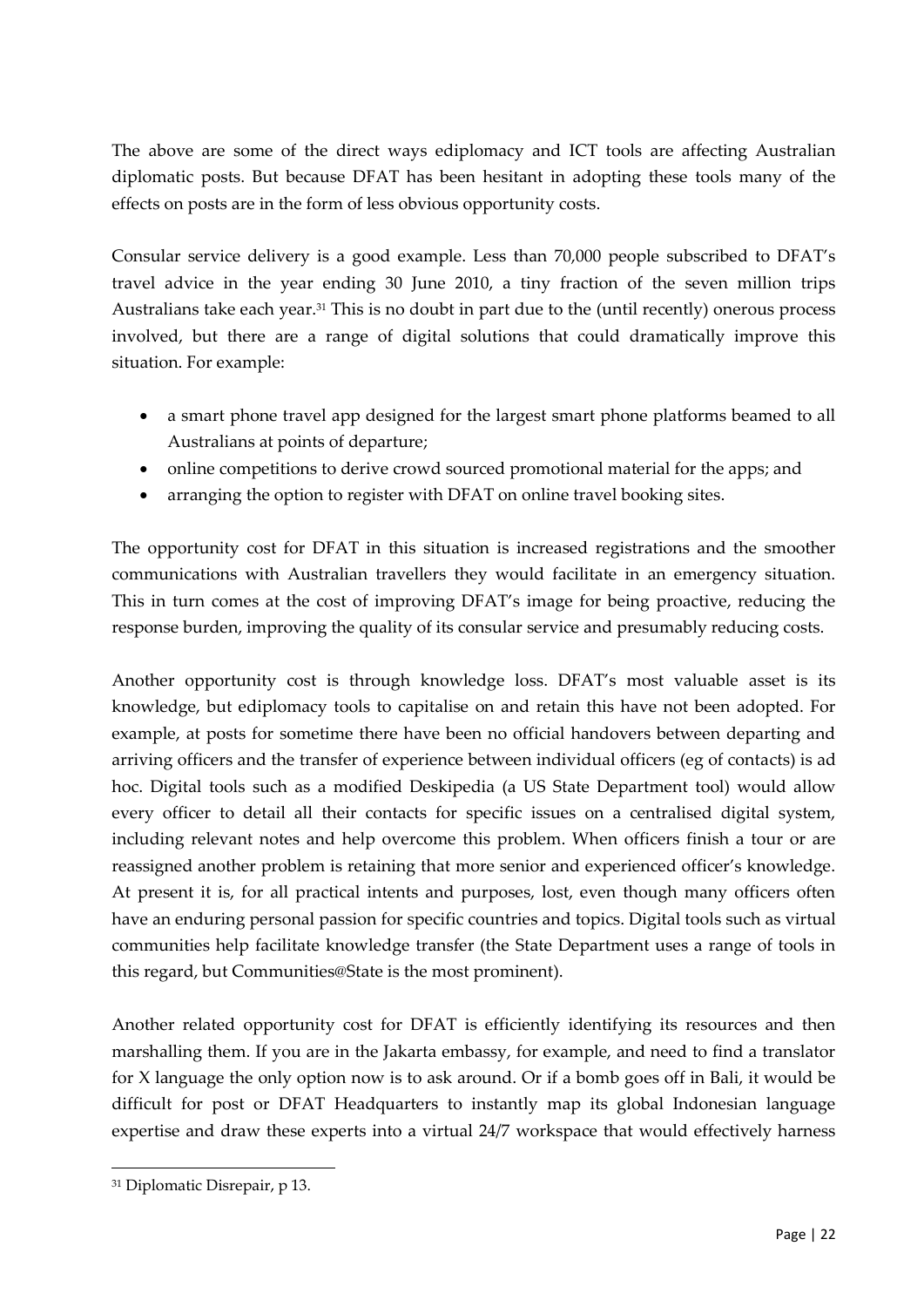the power of DFAT's global network. A simple professional networking site like the State Department's Corridor platform would allow this, as would a bespoke ediplomacy tool.

Other opportunity costs affect the national interest more directly. The public's main interface with the Department overseas - overseas embassy websites - remain among the worst websites hosted by any arm of the Federal government and do nothing to capitalise on the main reason people visit the websites (for visa and immigration purposes). There is no serious effort, for example, to promote major Australian exports like education and tourism or to attract quality skilled migrants.

#### *Summary*

Ediplomacy and ICT tools have substantially changed the rules of the game. DFAT posts are already being affected by this shift, but so far there has been a failure to appreciate the extent of the transformation underway and the diplomatic adaptation needed in response. The cultural shift required for the adoption of all new technologies is no doubt one explanation for this, but another may be the confusion of ediplomacy with having diplomats on Facebook and Twitter.

As connection technologies continue to spread DFAT will find itself increasingly embroiled in big picture debates like that over Internet freedom, but in-country crises, policy debates, and social movements will also increasingly be taking place online. In the short-term, DFAT may be able to get away with ignoring this shift but this approach is already coming at a cost to the national interest. Crises like the Indian student attacks will inflict deeper and more rapid damage. Disasters in important, close to home countries like Indonesia will be perceived as being better handled by others like the US. And DFAT's network of influencers will be less formidable without an empirical approach to identifying online opinion shapers. DFAT will also be less effective if it cannot develop ways to listen to and analyse important policy-relevant conversations taking place online.

Internally too, the failure to adopt ediplomacy and ICT tools is having a cost on posts. DFAT's most important and valuable asset, knowledge, is being needlessly lost and it is unable to efficiently harness its knowledge resources on a day-to-day basis or in a crisis situation. On the consular front it is making its most draining and publically important function more difficult and costly for itself as well as failing to win much needed public credit for its valuable and extensive efforts. Its post websites are an own goal that present Australia in the wrong light and undermine, albeit in a modest way, Australian commercial interests.

## *Recommendations*

The following recommendations are drawn from a 2010 Lowy Institute Policy Brief, A Digital DFAT: Joining the 21<sup>st</sup> Century.